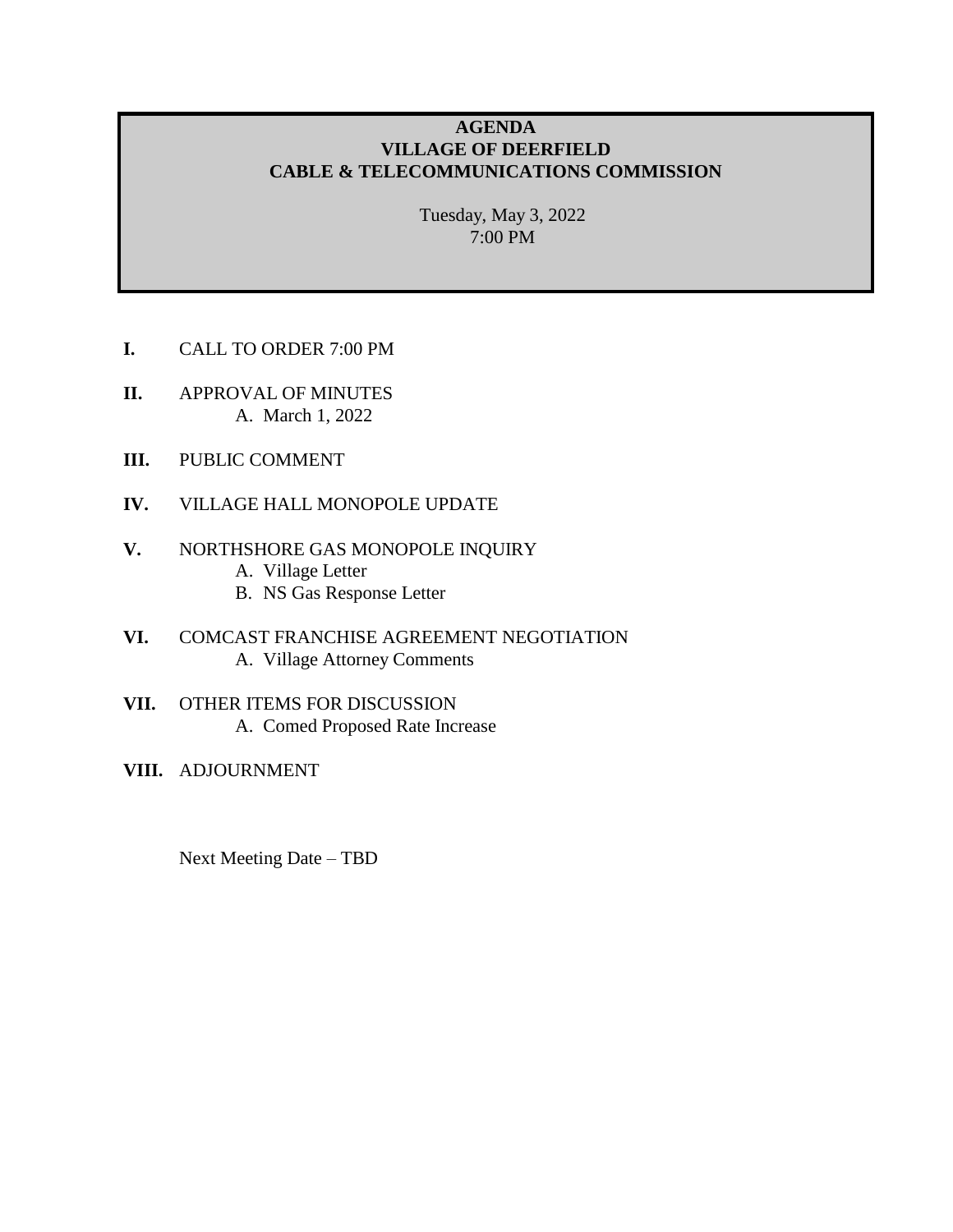# UNAPPROVED DRAFT

Cable & Telecommunications Commission

#### Meeting Minutes **March 1, 2022**

A meeting of the Cable & Telecommunications Commission was held on Tuesday, March 1, 2022 at 7:00 p.m. via Zoom. Chairperson called the meeting to order at 7:00 p.m.

#### Present:

Steve Robinson, Chair JR Bailey John Chaput Paul Davidson Greg Lapin Adam Simon Ken Urbaszewski

Absent: Alan Barasky Neil Charak

Also Present: Andrew Lichterman, Assistant Village Manager Justin Keenan, Assistant to the Village Manager

Call to Order: 7:00 pm

# **Welcome new commissioners**

a. Paul Davidson

Mr. Davidson has been involved in IT operations and communications for his entire career. He believes it is important to consider how the town is looking at cable and telecommunications, especially with more people working from home.

# b. JR Bailey

Mr. Bailey is also on the Family Days Commission. He is a Vice President of an electrical manufacturer and deals with telecommunications and utilities every day. He believes this is in line with his line of business.

Mr. Lichterman noted Justin Keenan will assume the role of Staff Liaison for this commission. Two commissioners have resigned, John Sanner and Andrew Richter. Former commissioner John Sanner has moved out of Deerfield and Andrew Richter has become the West Deerfield Township assessor, so there could be a conflict of interest. The commissioners wished them well.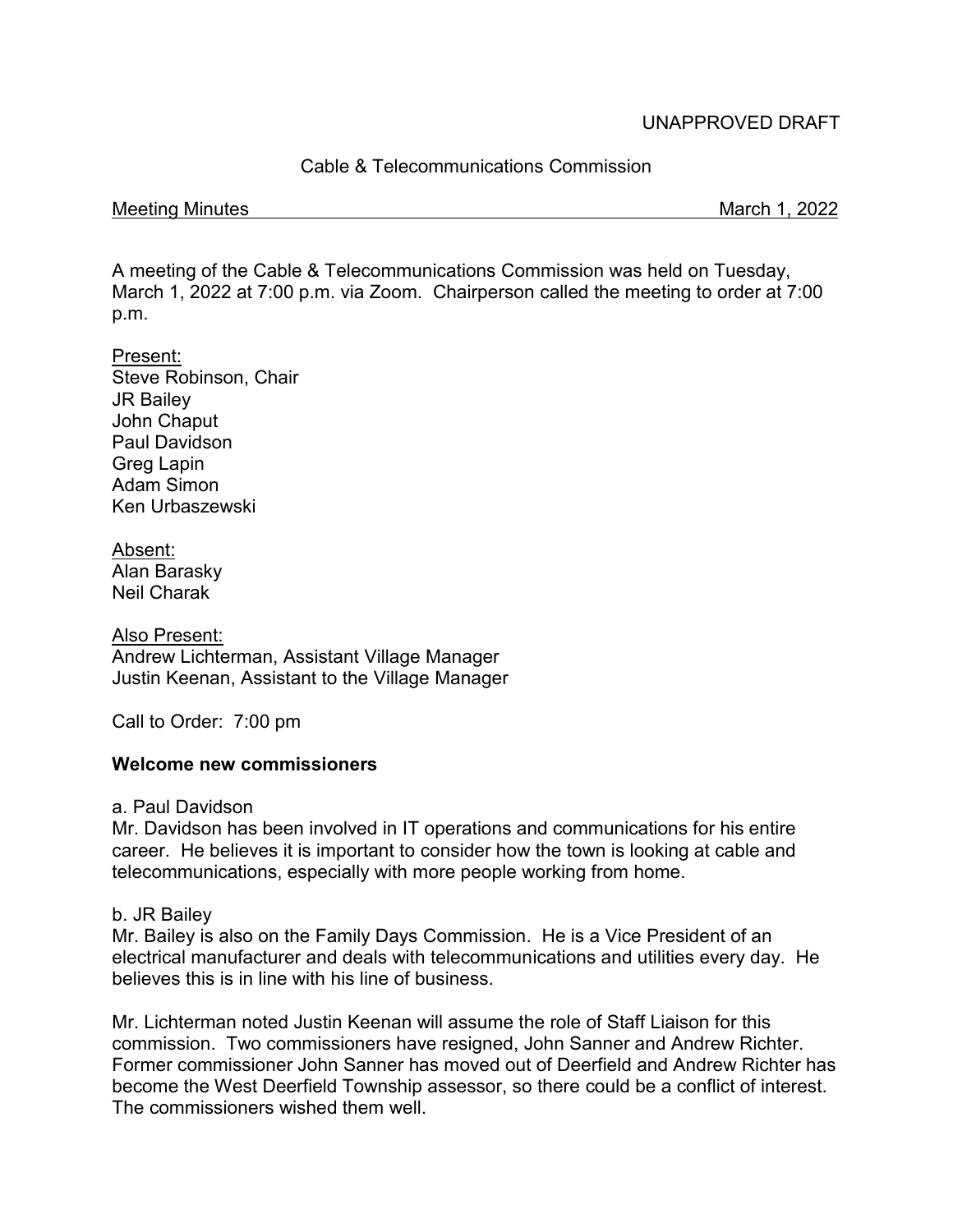Cable and Telecommunications Commission March 1, 2022 Page 2 of 6

# **Document Approval**

Commissioner Lapin moved to approve the minutes from the September 10, 2019 Cable & Telecommunications Commission. Commissioner Simon seconded the motion. The motion passed on a voice vote.

Mr. Keenan noted one of the now resolved issues from the 2019 meeting includes T-Mobile going forward with new terms for the further lease on the monopole. The Commission had agreed to a new set of terms that were submitted to T-Mobile, but they said they did not want to extend the lease longer. Mr. Lichterman added T-Mobile said they would not agree to a 10-year lease. The current lease will expire in 2024.

Mr. Keenan explained the Verizon small cell pole attachment agreement was approved by the Village Board on October 7, 2019. The Commission's comments were incorporated into the recommendation. Mr. Simon noted the statute governing small cells has been amended since 2019. He explained there used to be a provision stating if a provider wanted to put up a new pole, they could ask them to look for existing poles within 100 feet of the proposed location. That has been expanded to 250 or 400 feet so there are less new poles added and less visual clutter. Mr. Keenan reported Verizon has been approved at multiple locations to install fiber optic lines for small cell sites.

# **Public Comment:**

There was no Public Comment on non-agenda items on email, via Zoom or in person.

# **Business**

1. Village Hall Monopole Update

Mr. Keenan reported the Village Hall monopole was installed in 2008 as part of an agreement with Verizon Wireless. Over time, the canisters have deteriorated and one of the cellular providers expressed concern with the fiberglass canisters at the top of the monopole. The Village hired Fullerton Engineering to complete a structural analysis of the monopole. They determined the fiberglass canisters are in deteriorating condition and should be removed. The issue is if the canisters are opened and closed, they will eventually not close or break, so the Village needs to completely remove them.

The Village is getting quotes on new fiberglass canisters, installing them and painting the monopole. The Village hopes the cellular providers perform upgrades while the canisters are off the monopole. Mr. Keenan believes the time frame for completion will be July or August. The paint on the monopole needs to be hand rolled due to the proximity to Village Hall, the library and the police department.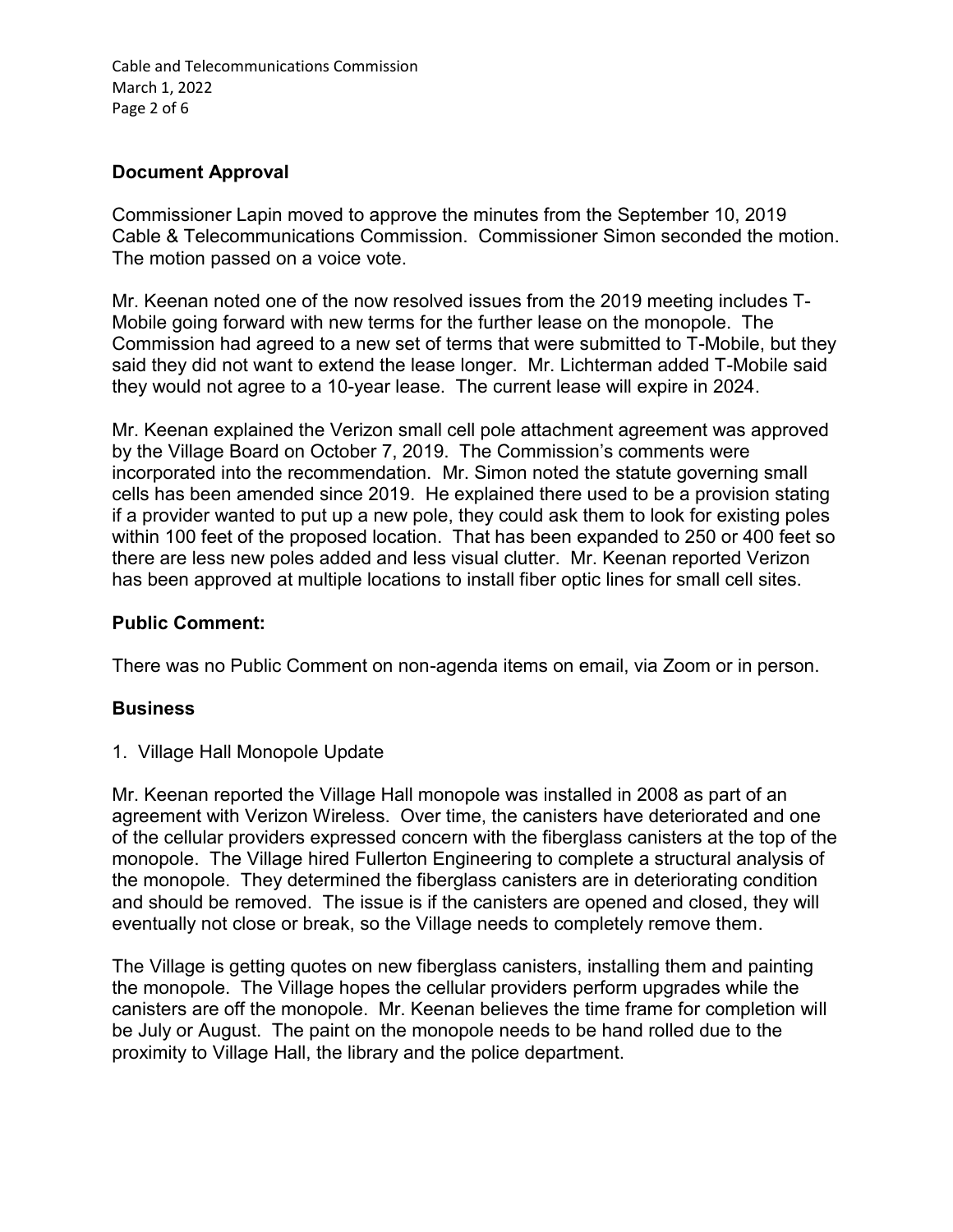Cable and Telecommunications Commission March 1, 2022 Page 3 of 6

The commissioners discussed the color of the paint. Mr. Keenan explained the intent was to bring it back to the original condition. Commissioner Chaput suggested the white color might be best for the equipment because a dark color may capture the heat and be detrimental to some of the field lines. Mr. Keenan noted the only exteriormounted equipment is for the police and fire departments. They will be removed and only three antennas will be re-installed. He noted the rest of the monopole, including the structure and foundation, passed the inspection.

Mr. Lichterman reported the Village is making a significant investment pf more than \$100,000 in the monopole, between painting and replacing the canisters. The Village currently receives \$150,000 in revenue from this site.

- 2. Northshore Gas Monopole Inquiry
	- a. Feasibility study for proposed monopole in Reservoir 29!

Mr. Lichterman received a letter from North Shore Gas over the summer inquiring about Reservoir 29 along Pfingsten and Lake Cook Road. They are trying to install their own infrastructure for efficiency. North Shore Gas requested an easement adjacent to the Crown Castle monopole location in the southwest corner along the spur, at no cost to them. They offered that we could put police communication equipment on the monopole at a small cost, however, the Village expects economic terms. Mr. Keenan believes the tower would be 195 feet, and it would solely be for their equipment. The Village will need to speak with Crown Castle to ensure it would not interfere with their monopole.

Commissioner Simon is not in favor of providing the easement at no cost. Mr. Lichterman asked them for a letter with their business terms. He noted the 195 feet is massive and asked if they could do two smaller poles. Mr. Lichterman questioned how the Commission would like to respond. Ch. Robinson asked about the Crown Castle monopole. Mr. Lichterman believes it is 120 feet. Mr. Keenan explained the top of the water tower is 191 feet, so it would be a few feet taller. Ch. Robinson noted it would be self-supporting so there would not be any guide wires to hold it up. Commissioner Davidson believes it would be an "A" shape and would need the height to get the most distance. Ch. Robinson questioned why the Village would do it for free when there is time, effort, property, etc. to consider. Mr. Lichterman explained the site is very tight and is covered in lead. The designated spot is the only spot that is not lead contaminated. Commissioner Chaput believes they should be charged similar to Crown Castle. Ch. Robinson noted it is a different business model, but they are saying the existing pubic facilities are not working for them and they can do it more efficiently if we give it to them. Commissioner Simon believes the Village should communicate a realistic target with them. Ch. Robinson suggested restricting them from adding any cellular carriers to the pole. Commissioner Davidson believes there should also be a clause stating if the Village chooses to put public safety on there, it would be at no cost to the Village.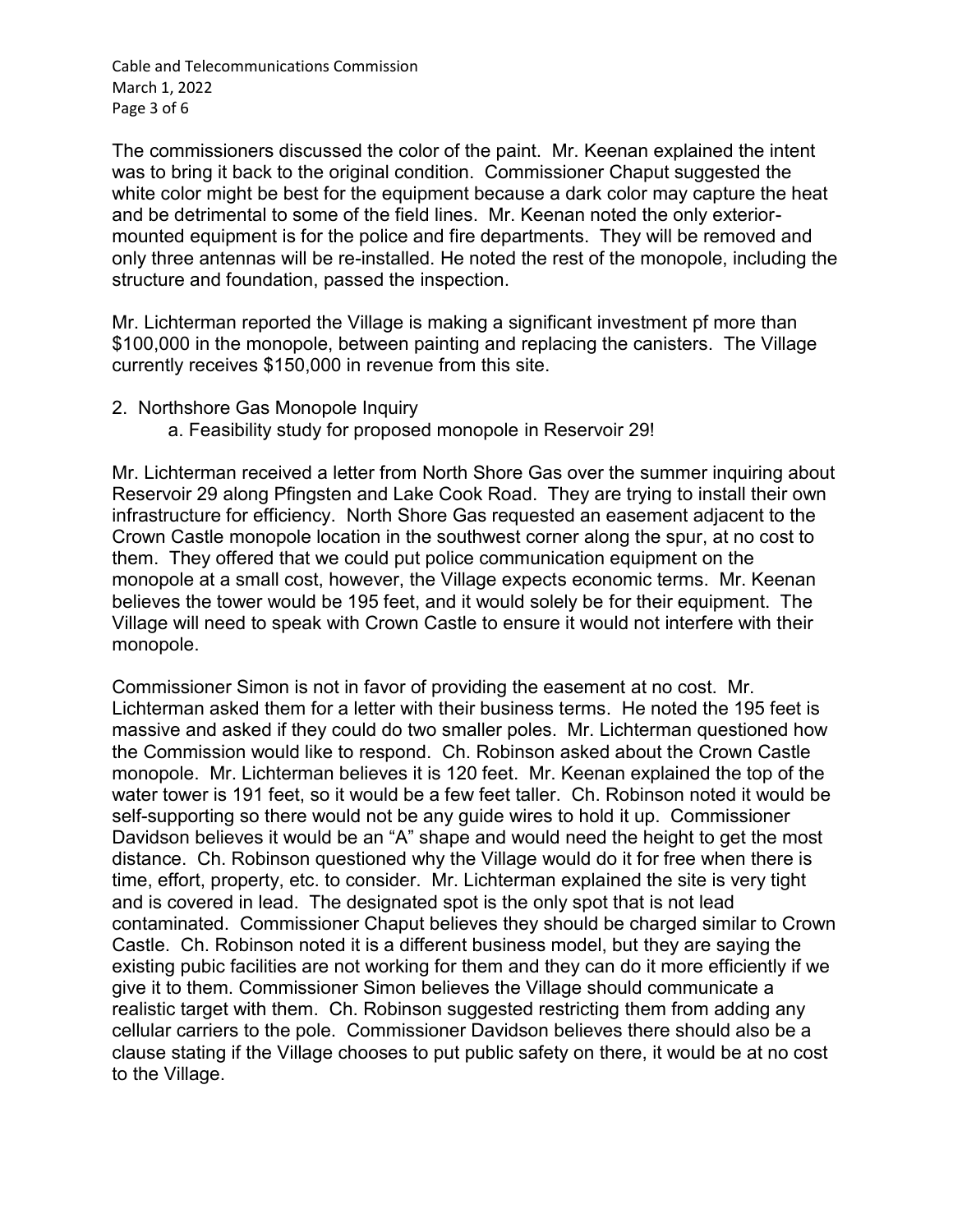Cable and Telecommunications Commission March 1, 2022 Page 4 of 6

Mr. Lichterman explained Crown Castle is a cost share structure. The Village monopole leases are negotiated directly from the Village. Most of the leases started at \$35,000 to \$40,000 and are currently up to between \$47,000 and \$56,000. There is a base fee plus a \$5000 signing bonus due to administrative and attorney fees and a 10-year guarantee with 3 percent annual escalators.

Mr. Keenan explained staff is looking for a recommendation from the Commission. The commissioners want to ensure this would not interfere with Crown Castle or other carriers in the immediate area and would need the frequencies of what is going up. They believe the aspect of public safety should be in the letter. There should be language stating they are obligated to ensure they have the right licensing and have been cleared to operate at that frequency and environment. It should also hold the Village harmless. Ch. Robinson believes the Village should get an amount similar to the cellular leases. Mr. Lichterman questioned whether the Village should get 90 percent of the market rate, as they are a public utility. Ch. Robinson asked about the Village's underlying costs as a base to determine what the bottom is. Mr. Simon has seen situations where ComEd has shared their wireless networks with municipalities, but not with other utilities. Mr. Lichterman noted the last lease this Commission negotiated was the AT&T lease in 2018 at \$38,000 with a 3 percent annual escalation. The 2022 lease term would be \$42,700. Commissioner Davidson noted AT&T sells to consumers while this system would be back-end equipment. Mr. Simon noted letting them use the land is an opportunity cost for the Village as we cannot put another cellular tower there. Ch. Robinson suggested asking for the fair market value and then let them tell the Village why they cannot pay fair market value. They are using a different price structure, but their service is still being paid for by consumers. The commissioners suggested telling North Shore Gas what the cellular providers are paying (fair market value) and have them make an offer.

Commissioner Urbaszewski moved to respond in writing outlining factual premises of market value. Commissioner Simon seconded the motion. The motion passed by the following vote:

AYES: Bailey, Chaput, Davidson, Lapin, Simon, Urbaszewski, Robinson (7) NAYS: None (0)

# 3. Cable Franchise Fees

Commissioner Urbaszewski questioned the number of customers that are being lost due to the streaming trend. The cable franchise fee has doubled in the past 15 years. Ch. Robinson noted the Village used to get a monthly report showing the number of homes in Deerfield and the number of subscribers. Commissioner Davidson noted the information does not reflect that streaming service requires internet service. Ch. Robinson noted the Commission's purview is only television service as the Commission does not have any oversight of Internet service. Mr. Lichterman noted the City of Chicago charges an amusement tax for Internet streaming services. Commissioner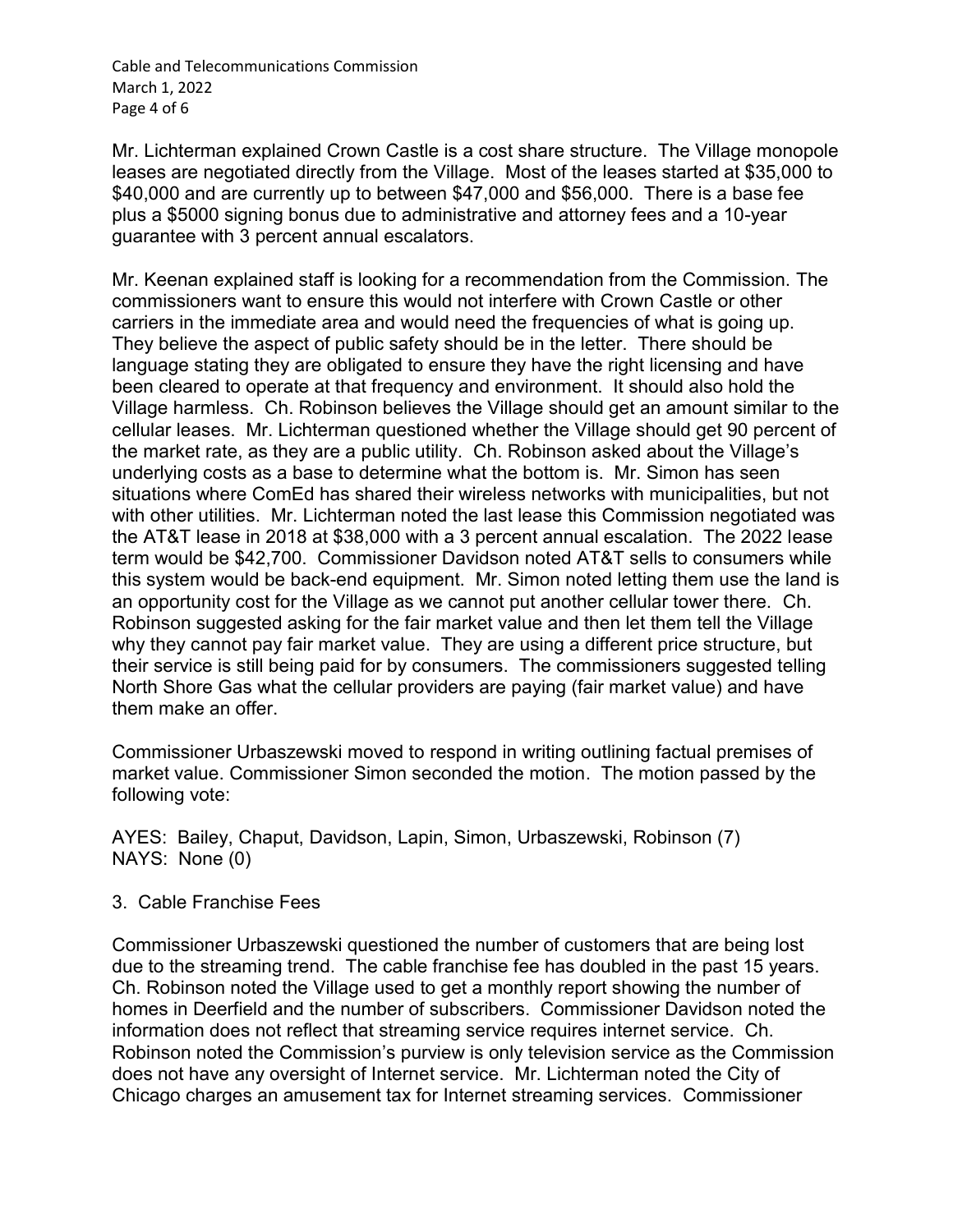Cable and Telecommunications Commission March 1, 2022 Page 5 of 6

Simon noted the City of Chicago streaming is broad as it applies to Netflix, Xbox, Hulu, Spotify and others. Eventually, if the Commission believes the Village is losing cable TV subscribers and therefore franchise fees are declining, the Village can add a fee to fill in for the lost revenue.

Ch. Robinson noted the Village does not know the percentage of subscribers. The commission can speculate that there are fewer subscribers but the homes that are subscribing are taking more of the cable package which offsets the numbers. In addition, the price for cable has increased. Commissioner Davidson noted ATT is decreasing in numbers while Comcast's numbers are increasing. He believes the Village is turning into a single provider. Commissioner Simon noted the IML has been pushing municipalities to implementing a streaming tax to offset the decline; however, the municipality has to collect the tax. Mr. Lichterman believes the Commission should monitor this. Ch. Robinson would like to bring this to the Board's attention. Mr. Lichterman explained the Board gets the minutes from the commission and he will bring it up at a staff meeting as well.

Ch. Robinson questioned if the Village would be approached for 5G wireless; and if so, would it be a game changer where streaming is concerned. Commissioner Davidson noted T-Mobile is currently advertising their Internet services which are 5G, so it already is coming.

- 4. Comcast Franchise Agreement Negotiation
	- a. Current contract expires in September

Ch. Robinson noted the past few renewals have been rubber stamped. The commissioners questioned why Comcast wants to work with municipalities rather than the State. Mr. Lichterman noted one Village got an HD government channel in their negotiations. Commissioner Simon noted there are a number of criteria that need to be met before full HD is met. In addition, Comcast is managing a fixed asset. They need to determine whether giving HD capacity to a municipal channel is more important than allocating that capacity to high-speed Internet. The commissioners questioned whether it is necessary to have HD capability and what the expense would be to have HD capacities. The commissioners would like to see municipal channel viewership.

Mr. Lichterman noted that there is language in the new agreement that the Village has access to two channels with the ability to activate the third. There is also language where they can shut down the channel if there is not enough original programming. Ch. Robinson suggested exchanging the three channels to just one HD channel.

Commissioner Lapin asked if there could be language about the depth cable needs to be buried. Commissioner Simon noted they do not use JULIE. The Commission can ask the Village Board to consider an Ordinance requiring all new video service lines on private property to be buried a minimum of 12 inches. The SEC guidelines are 6 inches. Commissioner Urbaszewski asked about requiring Comcast to give a reference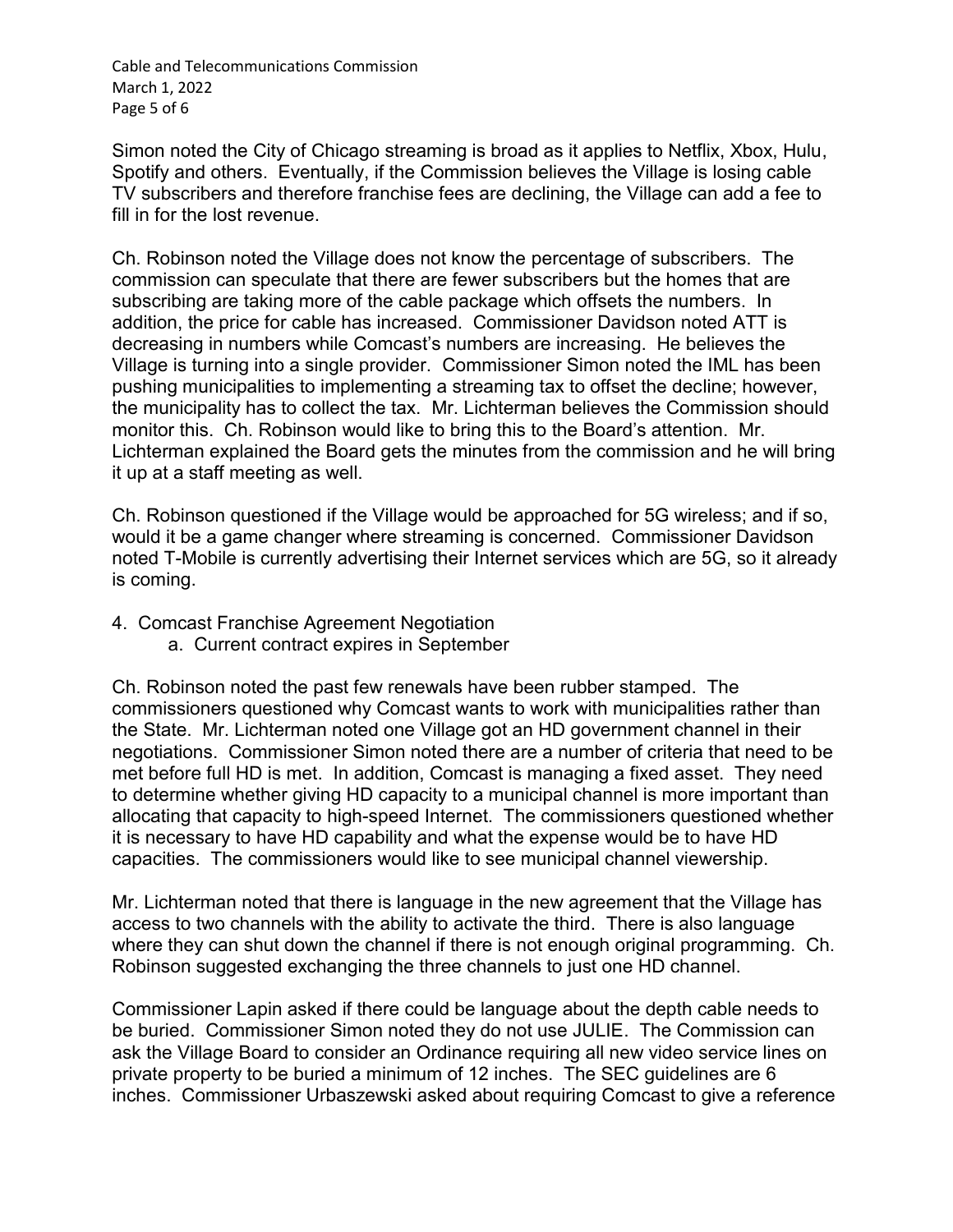Cable and Telecommunications Commission March 1, 2022 Page 6 of 6

number when offering a credit for service outages. Commissioner Simon noted the credit for service outages is part of the Village Ordinances. If a credit is not received, the Village Manager's office should be contacted. The Village does require a reference number.

### **Other Items for Discussion**

Mr. Keenan noted the Village does not have a franchise agreement with AT&T.

#### **Adjournment**

There being no further business or discussion, Commissioner Lapin moved to adjourn the meeting. Commissioner Simon seconded the motion. The motion passed unanimously on a voice vote.

The meeting was adjourned at 8:49 pm. The next meeting of the Cable & Telecommunication Commission is scheduled for May 3, 2022 at 7:00 pm.

Respectfully submitted,

Justin Keenan Assistant to the Village Manager

Transcribed by: Jeri Cotton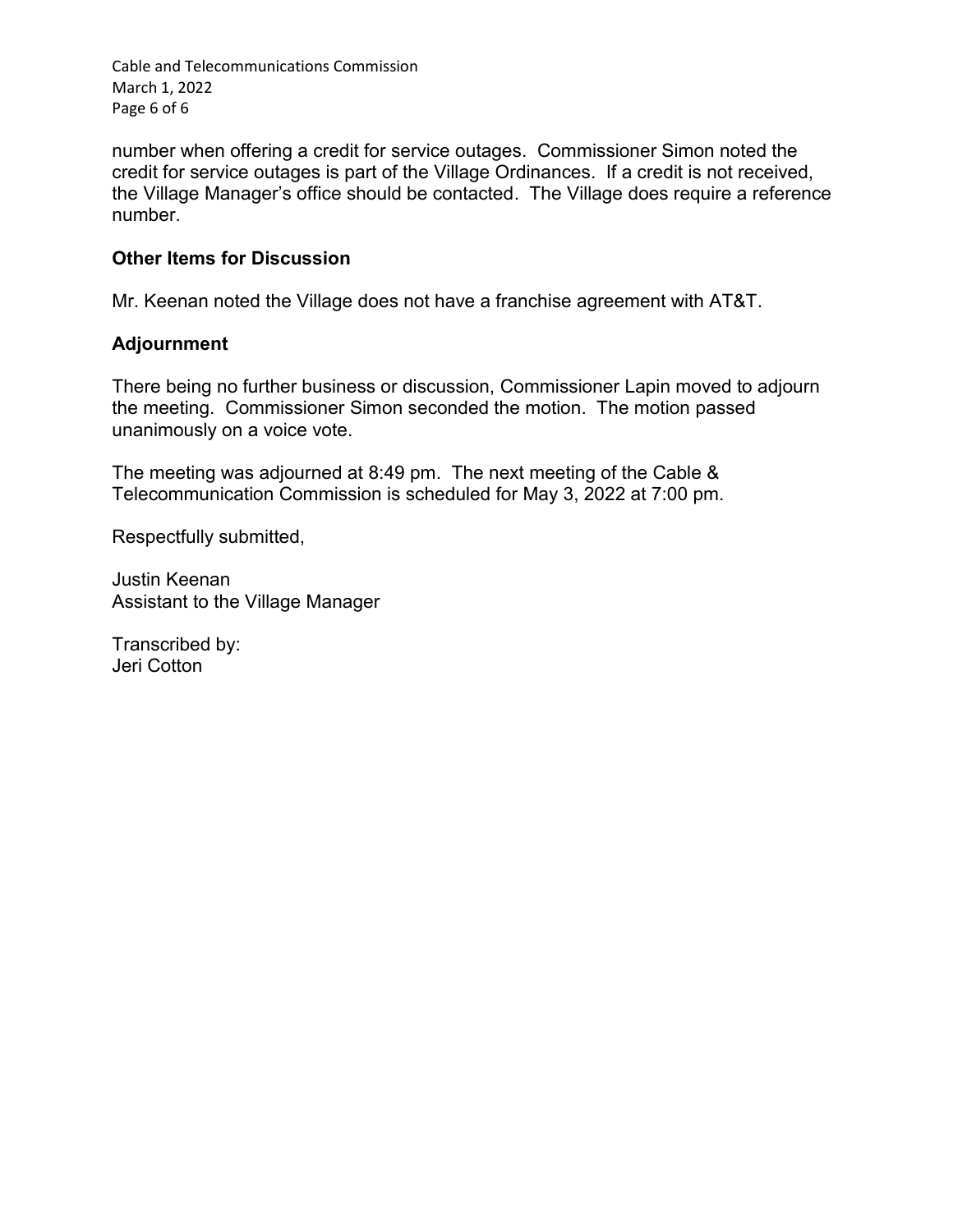

#### **VILLAGE OF DEERFIELD**

March 11, 2022

Andrea Danks Government and Community Relations Northshore Gas Email: [andrea.danks@peoplesgasdelivery.com](mailto:andrea.danks@peoplesgasdelivery.com)

#### **VIA EMAIL**

**Re:** Northshore Gas Monopole - Site: 1001 Lake Cook Road, Deerfield, IL 60015

Dear Ms. Danks:

The Village of Deerfield's Cable and Telecommunications Commission (CTC) met on March 1, 2022 to review the proposed Northshore Gas monopole site. The Commission has reviewed the request for an approximate 50' X 50' lease parcel containing an equipment shelter and 195' antenna structure and ancillary equipment. The CTC views granting this lease parcel as similar to previous negotiations with cellular and telecommunications carriers, such as with the adjacent Crown Castle lease. Since this site could be rented by the Village to other entities through a long-term revenue generating lease, the CTC cannot recommend the approval of the permanent easement request without financial compensation.

The CTC is willing to consider leasing this parcel, but requests that North Shore Gas submit a market rate offer for their further consideration. For your reference, below are general lease terms that the Village has recently accepted:

- 1. Guaranteed lease term of 10 years with two additional 5-year renewals
- 2. First year annual rent \$40,000
- 3. Annual rent escalator of 3%
- 4. \$5,000 signing bonus upon execution

In addition to these terms, the CTC would need to ensure that any equipment installed by Northshore Gas would not interfere with the neighboring monopole. The CTC looks forward to working with Northshore Gas. Please feel free to contact me with any questions at 847-719-7462.

Sincerely,

Just Heave

Justin Keenan Assistant to the Village Manager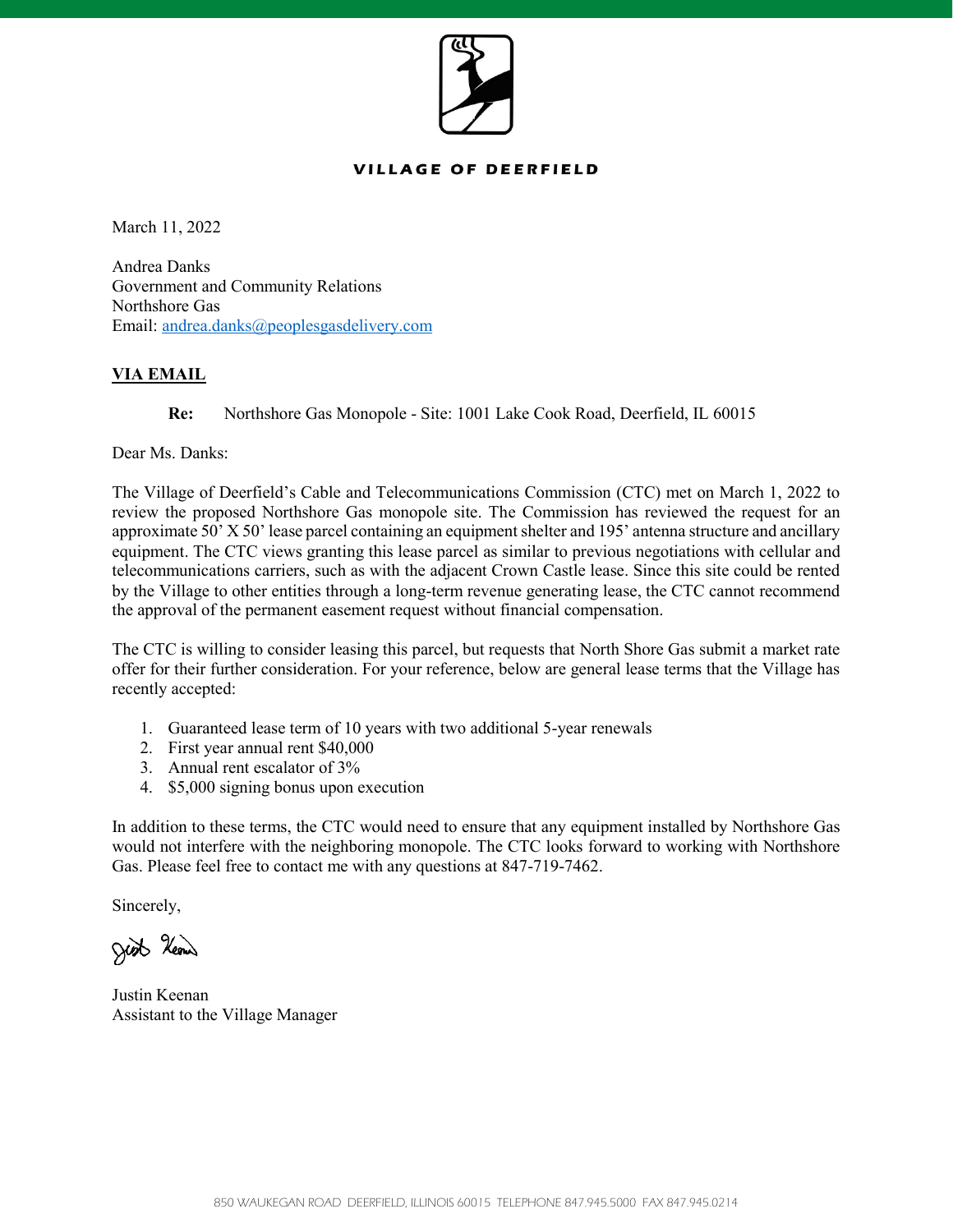

April 20, 2022

Village of Deerfield Attn: Mr. Justin Keenan 850 Waukegan Road Deerfield, IL 60015

VIA EMAIL

Re: North Shore Gas Monopole - Site: 1001 Lake Cook Road, Deerfield, IL 60015

Dear Mr. Keenan:

As mentioned in our initial proposal, North Shore Gas is requesting a lease agreement for an area approximately 50' X 50' containing an equipment shelter and the 195 foot antenna structure and ancillary equipment. We have received an analysis for the area regarding the current lease values of this nature. The analysis we received indicates that a fair lease value equates to a \$17,300 annual payment.

Given the nature of the use of our facility, we are requesting a 40 year lease term with the additional 5 year renewal options. We agree to the annual increase of 3% as well as the \$5,000 signing bonus upon execution. While we value your consideration of entering into a lease agreement with us, we also need to be mindful of our rate payers and keep our payments in line with local market trends. To that end we would be willing to pay \$20,000 annually for the lease agreement.

We agree with the CTC's requirement to ensure that any equipment installed by North Shore Gas would not interfere with the neighboring monopole. We are hopeful that you will consider all the above-mentioned terms so that we can come to a satisfactory agreement.

Thank you for your consideration and time. We look forward to hearing from you at your earliest opportunity.

Sincerely,

Arvin Andrews Manager Property Management Serving: Peoples Gas Light and Coke Company, North Shore Gas and Manlove Gas Storage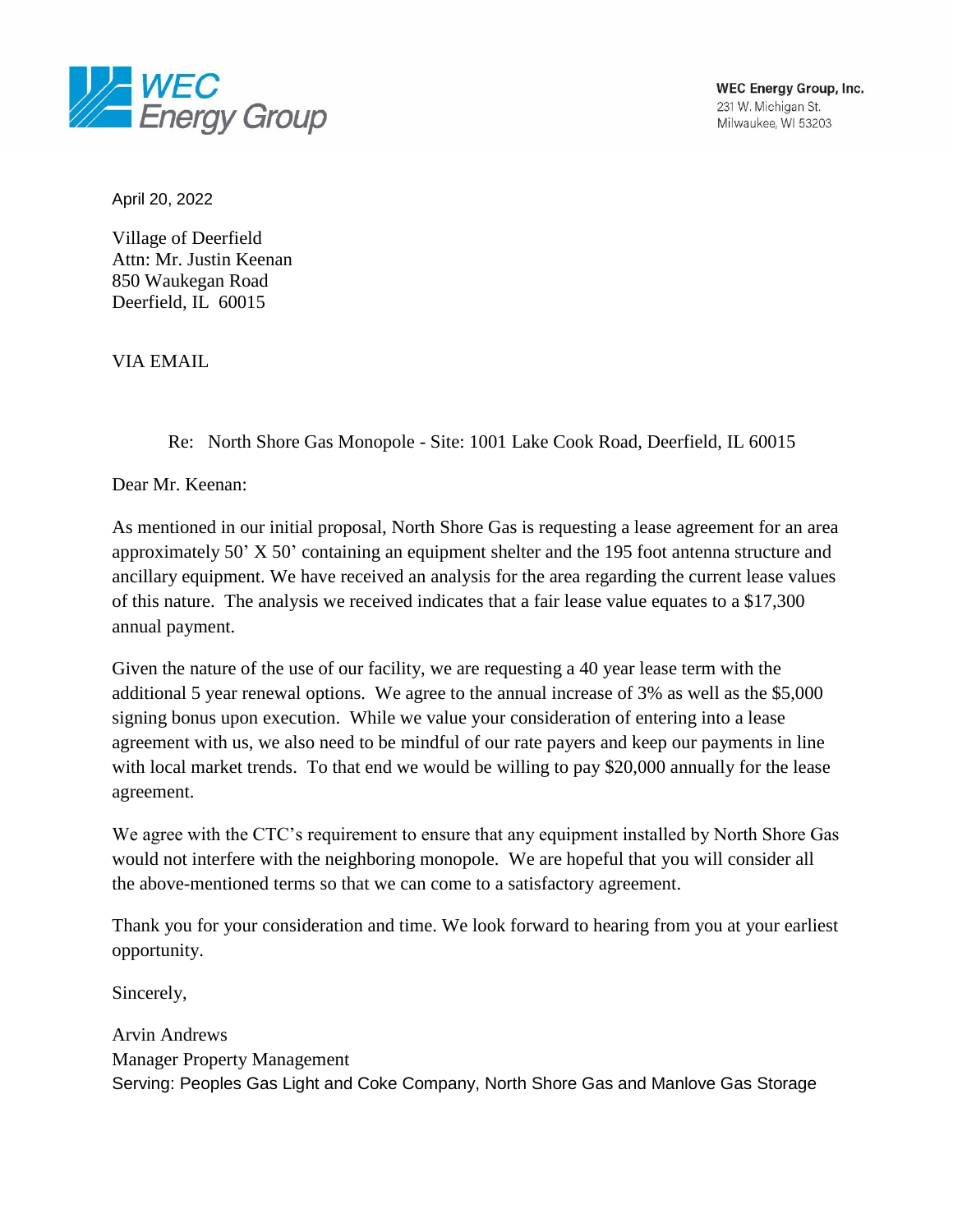#### **CABLE TELEVISION FRANCHISE AGREEMENT BY AND BETWEEN The VILLAGE OF DEERFIELD And COMCAST OF CALIFORNIA/ILLINOIS, LLC**

This Franchise Agreement (hereinafter, the "Agreement" or "Franchise Agreement") is made between the Village of Deerfield, an Illinois home rule municipality (hereinafter, the "Village") and Comcast of California/Illinois, LLC, (hereinafter, "Grantee") this day of  $\qquad$ , 2021 (the "Effective Date").

The Village, having determined that the financial, legal, and technical abilities of the Grantee are reasonably sufficient to provide the services, facilities, and equipment necessary to meet the future cable-related needs of the community, desires to enter into this Franchise Agreement with the Grantee for the construction, operation and maintenance of a Cable System on the terms and conditions set forth herein.

This Agreement is entered into by and between the parties under the authority of the Cable Act, the Illinois Constitution of 1970, including the Village's home rule powers, and the Illinois Municipal Code, as amended from time to time, and shall be governed by the Cable Act and the Illinois Municipal Code, as amended from time to time; provided that any provisions of the Illinois Municipal Code that are inconsistent with the Cable Act shall be deemed to be preempted and superseded.

#### **SECTION 1: Definition of Terms**

For the purpose of this Franchise Agreement, capitalized terms, phrases, words, and abbreviations shall have the meanings ascribed to them in the Cable Act, unless otherwise defined herein.

"Cable Act" or "Act" means the Cable Communications Policy Act of 1984, as amended by the Cable Consumer Protection and Competition Act of 1992 and the Telecommunications Act of 1996, 47 U.S.C. §§ 521 *et seq*., as the same may be amended from time to time.

"Cable and Telecommunications Commission" or "Commission" means the Commission appointed by the Village President with the consent of the Village Board to pursuant to Chapter 2, Article 12 of the Municipal Code of the Village of Deerfield, Illinois; and to perform such duties as established therein.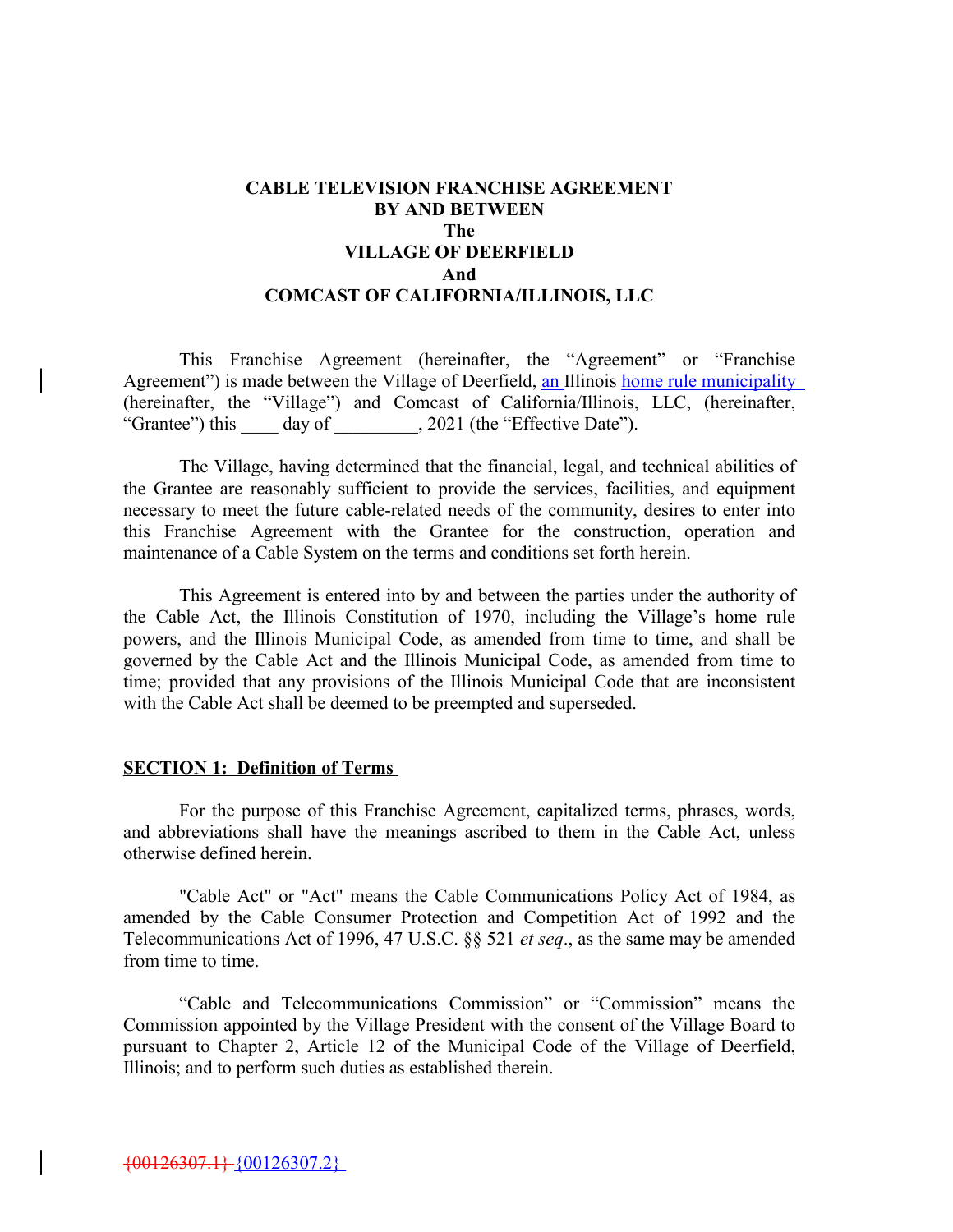"Cable Operator" means any Person or group of Persons who provides Cable Service over a Cable System and directly or through one or more affiliates owns a significant interest in such Cable System; or who otherwise controls or is responsible for, through any arrangement, the management and operation of such a Cable System.

"Cable Service" or "Service" means the one-way transmission to Subscribers of Video Programming or Other Programming Service and Subscriber interaction, if any, which is required for the selection or use of such Video Programming or Other Programming Service.

"Cable System" or "System," has the meaning set forth in 47 U.S.C. § 522 of the Cable Act, and means Grantee's facilities, consisting of a set of closed transmission paths and associated signal generation, reception and control equipment, that is designed to provide Cable Service which includes Video Programming and which is provided to multiple Subscribers within the Franchise Area, but such term does not include (i) a facility that serves only to re-transmit the television signals of one or more television broadcast stations; (ii) a facility that serves Subscribers without using any public right-of-way, (iii) a facility of a common carrier which is subject, in whole or in part, to the provisions of Title II of the Communications Act of 1934, as amended, except that such a facility shall be considered a Cable System (other than for purposes of section  $621(c)$  of the Cable Act) to the extent such facility is used in the transmission of Video Programming directly to Subscribers, unless the extent of such use is solely to provide Interactive On-Demand Services; (iv) an open video system that complies with section 653 of the Cable Act; or (v) any facilities of any electric utility used solely for operating its electric utility systems.

"Channel" or "Cable Channel" means a portion of the electromagnetic frequency spectrum which is used in a Cable System and which is capable of delivering a television channel as a television channel is defined by the Federal Communications Commission by regulation.

"Customer" or "Subscriber" means a Person who lawfully receives and pays for Cable Service with the Grantee's express permission.

"FCC" means the Federal Communications Commission or successor governmental entity thereto.

"Franchise" means the initial authorization, or renewal thereof, issued by the Village, whether such authorization is designated as a franchise, agreement, permit, license, resolution, contract, certificate, ordinance or otherwise, which authorizes the construction or operation of the Cable System.

"Franchise Agreement" or "Agreement" shall mean this Agreement and any amendments or modifications hereto.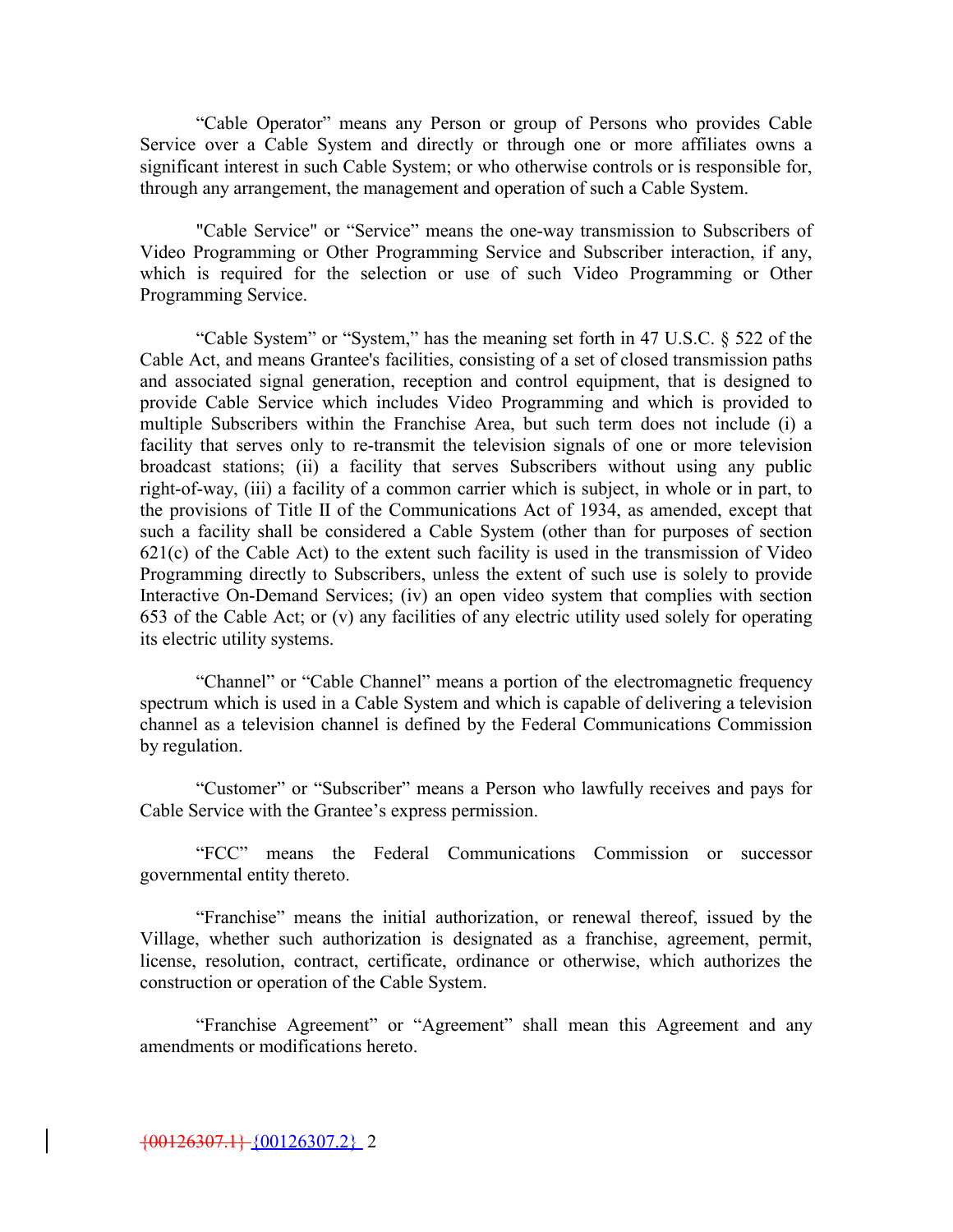"Franchise Area" means the present legal boundaries of the Village as of the Effective Date, and shall also include any additions thereto, by annexation or other legal means as provided in this Agreement.

"Grantee" shall mean Comcast of California/Illinois, LLC.

"Gross Revenue" means the Cable Service revenue received by the Grantee from the operation of the Cable System in the Franchise Area to provide Cable Services, calculated in accordance with generally accepted accounting principles. Cable Service revenue includes monthly fees for: Basic Cable Service, cable programming service regardless of Service Tier, and premium channels. Cable Service revenue also includes pay-per-view video fees, advertising and home shopping revenue, installation fees and equipment rental fees. Gross revenuesRevenues shall also include such other revenue sources from Cable Service delivered over the Cable System as may now exist or hereafter develop, provided that such revenues, fees, receipts, or charges may be lawfully included in the gross revenue base for purposes of computing the Village's permissible franchise fee under the Cable Act, as amended from time to time. Gross Revenue shall not include refundable deposits, bad debt, investment income, programming launch support payments, third party advertising sales commissions and agency fees, nor any taxes, fees or assessments imposed or assessed by any governmental authority. Gross Revenues shall include amounts collected from Subscribers for Franchise Feesfranchise fees pursuant to *City of Dallas, Texas v. F.C.C.*, 118 F.3d 393 (5<sup>th</sup> Cir. 1997), and amounts collected from non-Subscriber revenues in accordance with the Court of Appeals decision resolving the case commonly known as the "Pasadena Decision," *City of Pasadena, California et. al., Petitions for Declaratory Ruling on Franchise Fee Pass Through Issues, CSR 5282-R, Memorandum Opinion and Order, 16 FCC Rcd. 18192 (2001),* and *In re: Texas Coalition of Cities for Utility Issues v. F.C.C.,* 324 F.3d 802 (5th Cir. 2003).

"Initial Franchise Service Area" means that portion of the Franchise Area served by the Grantee's Cable System as of the Effective Date of this Franchise Agreement.

"Person" means any natural person or any association, firm, partnership, joint venture, corporation, or other legally recognized entity, whether for-profit or not-for profit, but shall not mean the Village.

"Public, Educational and Governmental (PEG) Access Channel" shall mean a video Channel designated for non-commercial use by the Village, the public, and/or educational institutions such as public or private schools, but not "home schools," community colleges, and universities.

"Public, Educational and Government (PEG) Access Programming" shall mean non-commercial content produced or provided by any person, entity, group, governmental agency, or non-commercial public or private agency or organization in accordance with 47 U.S.C. § 531. PEG channels shall be used only for non-commercial purposes; however, underwriting or sponsorship recognition may be carried on the channels for the purpose of funding public, educational, and government access related activities.

{00126307.1} {00126307.2} 3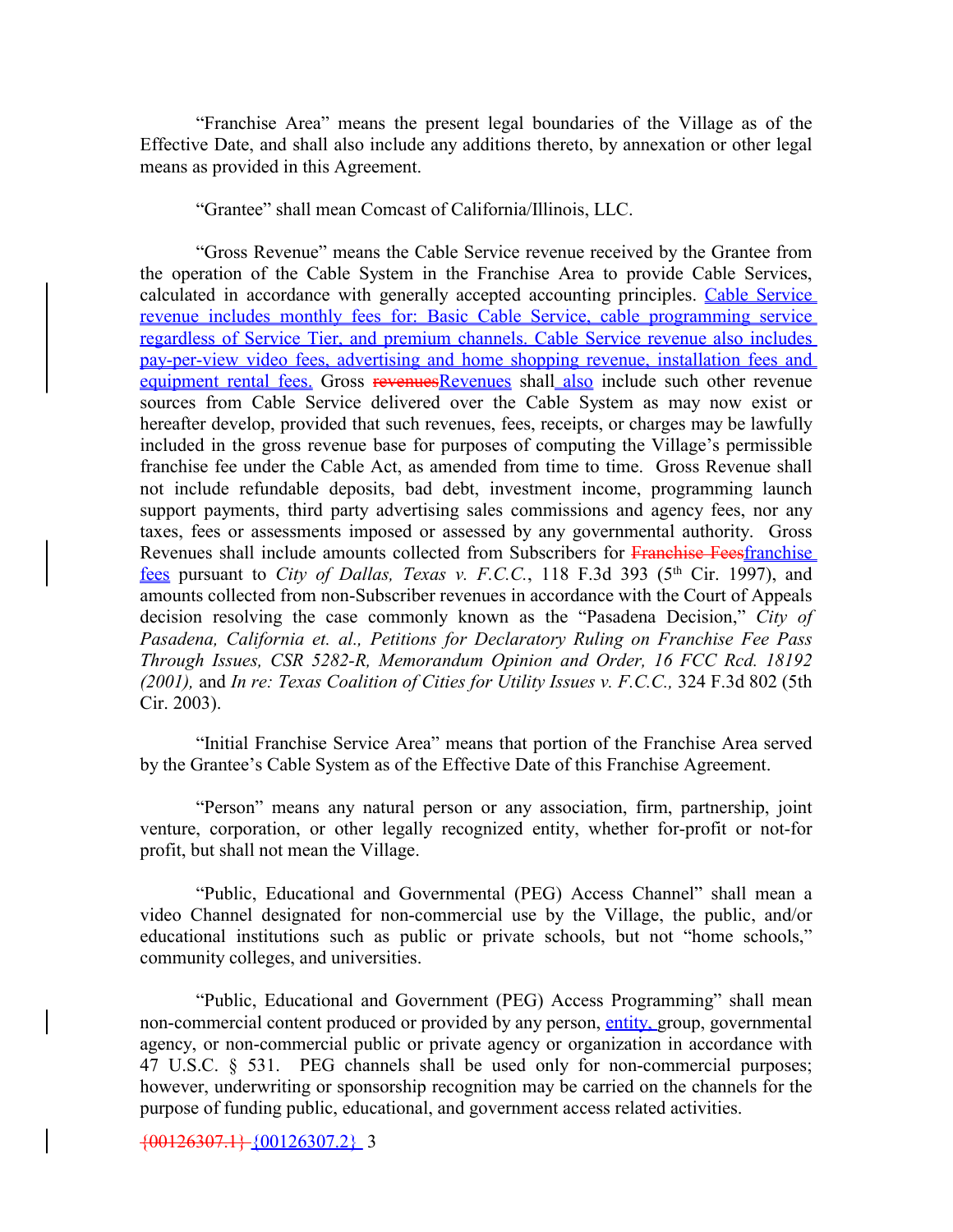"Public Way" shall mean, pursuant and in addition to what is provided for in the Village's Right of Way Ordinances in Chapter 19, Article 9 of "The Municipal Code of the Village of Deerfield-Code of Ordinances, Illinois, 1975," as amended, the surface of, and the space above and below, any street, alley, other land or waterway, dedicated or commonly used for pedestrian or vehicular traffic or other similar purposes, including, but not limited to, public utility easements and other easements dedicated for compatible uses, now or hereafter held by the Village in the Franchise Area, to the extent that the Village has the right and authority to authorize, regulate, or permit the location of facilities other than those of the Village. Public Way shall not include any real or personal Village property that is not specifically described in this definition and shall not include Village buildings, fixtures, and other structures and improvements, regardless of whether they are situated in the Public Way.

"Standard Installation" means those installations to Subscribers that are located up to one hundred twenty-five (125) feet from the existing distribution system (Cable System).

"Village" means the Village of Deerfield, Illinois or the lawful successor, transferee, designee, or assignee thereof.

"Video Programming" or "Programming" means programming provided by, or generally considered comparable to programming provided by, a television broadcast station.

#### **SECTION 2: Grant of Authority**

2.1. Pursuant to Section  $621(a)$  of the Cable Act, 47 U.S.C. § 541 (a), and 65 ILCS 5/11-42-11(a) of the Illinois Municipal Code, the Illinois Constitution, and Resolution No. \_\_\_\_\_\_, the Village hereby grants to the Grantee a nonexclusive Franchise authorizing the Grantee to construct and operate a Cable System in the Public Ways within the Franchise Area, and for that purpose to erect, install, construct, repair, replace, reconstruct, maintain, or retain in any Public Way such poles, wires, cables, conductors, ducts, conduits, vaults, manholes, pedestals, amplifiers, appliances, attachments, and other related property or equipment as may be necessary or appurtenant to the Cable System, and to provide such services over the Cable System as may be lawfully allowed.

2.2. Term of Franchise. The term of the Franchise granted hereunder shall beten  $(10)$  years from the Effective Date until  $11:59$  p.m. on  $\blacksquare$ unless the Franchise is renewed or is lawfully terminated in accordance with the terms of this Franchise Agreement and/or applicable law. From and after the Effective Date of this Franchise Agreement, the Parties acknowledge that this Franchise Agreement is intended to be the sole and exclusive Franchise Agreement between the Parties pertaining to the Grantee's Franchise for the provision of Cable Service.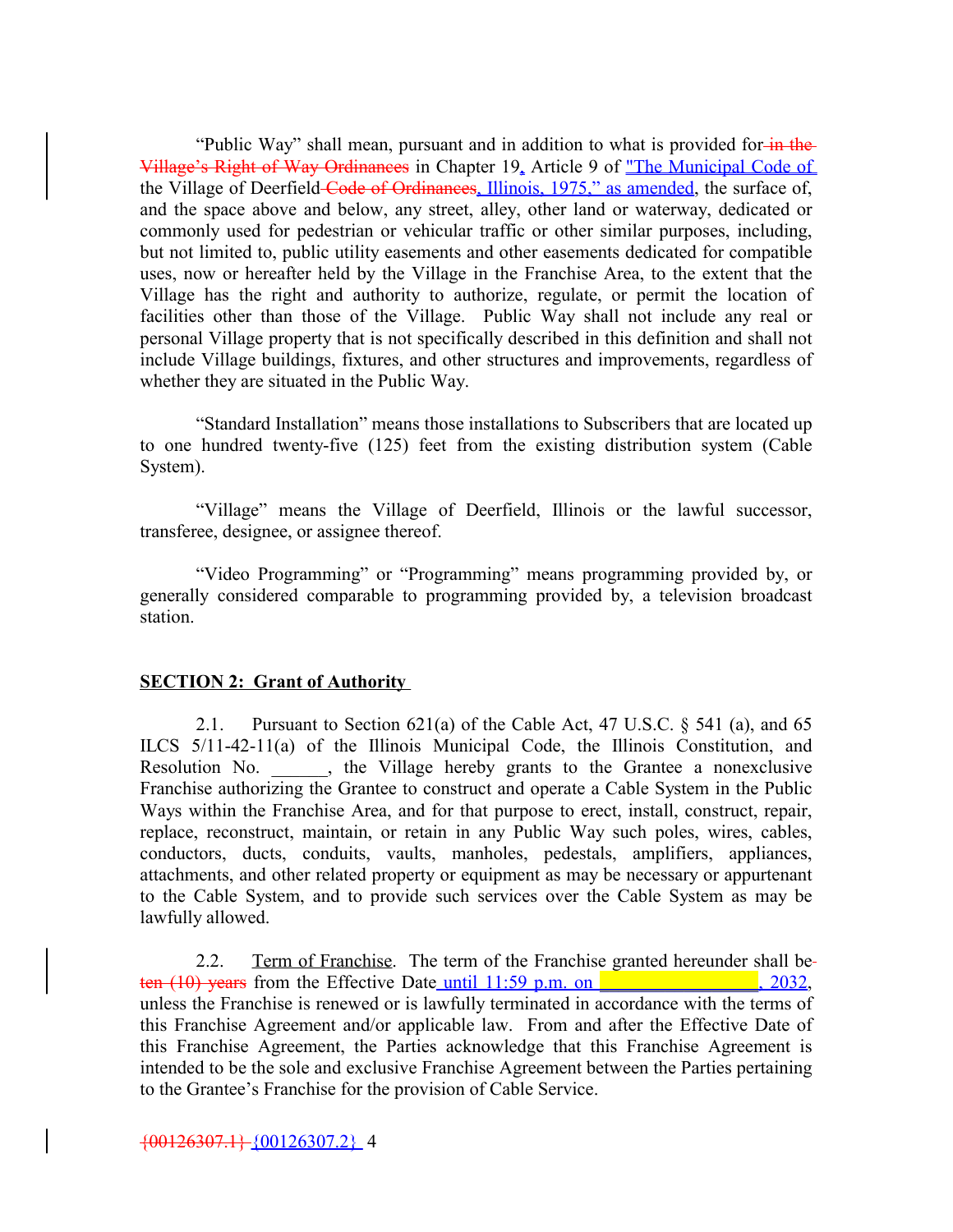2.3. Renewal. Any renewal of this Franchise shall be governed by and comply with the provisions of Section 626 of the Cable Act, as amended, and any applicable State law which may exist at the time of renewal and which is not superseded by the Cable Act.

2.4. Police Powers. Nothing in this Franchise Agreement shall be construed as an abrogation by the Village of any of its police powers to adopt and enforce generally applicable ordinances deemed necessary for the health, safety, and welfare of the public, and the Grantee shall comply with all generally applicable laws and ordinances enacted by the Village pursuant to such police power.

2.5. Reservation of Authority. Nothing in this Franchise Agreement shall (A) abrogate the right of the Village to perform any public works or public improvements of any description, (B) be construed as a waiver of any codes or ordinances of general applicability promulgated by the Village, or (C) be construed as a waiver or release of the rights of the Village in and to the Public Ways.

#### 2.6. Competitive Equity.

2.6.1. In the event the Village grants an additional Franchise to use and occupy any Public Way for the purposes of operating a Cable System, the additional Franchise shall only be granted in accordance with the Illinois Level Playing Field Statute, 65 ILCS 5/11-42-11.

2.6.2. In the event an application for a new cable television franchise or other similar authorization is filed with the Village proposing to serve the Franchise Area, in whole or in part, the Village shall to the extent permitted by law promptly notify the Grantee, or require the Grantee to be notified, and include a copy of such application.

2.6.3. Provided that appropriate vehicle safety markings have been deployed, Grantee's vehicles shall be exempt from parking restrictions of the Village while used in the course of installation, repair and maintenance work on the Cable System. This exemption does not apply to fire lanes or designated handicapped spaces.

#### **SECTION 3: Construction and Maintenance of the Cable System**

3.1. Construction Standards. Except as may be otherwise provided in this Franchise Agreement, Grantee shall comply with all **generally** applicable provisions of Chapter 19, Article 9 of "The Municipal Code of the Village of Deerfield, Illinois, entitled "Regulations Governing Construction Work Within The Rights Of Way1975," of the Village of Deerfield as may be amended from time to time.

3.2. Aerial and Underground Construction. At the time of Cable System construction, if all of the transmission and distribution facilities of all of the respective public or municipal utilities in any area of the Franchise Area are underground, the Grantee shall place its Cable Systems' transmission and distribution facilities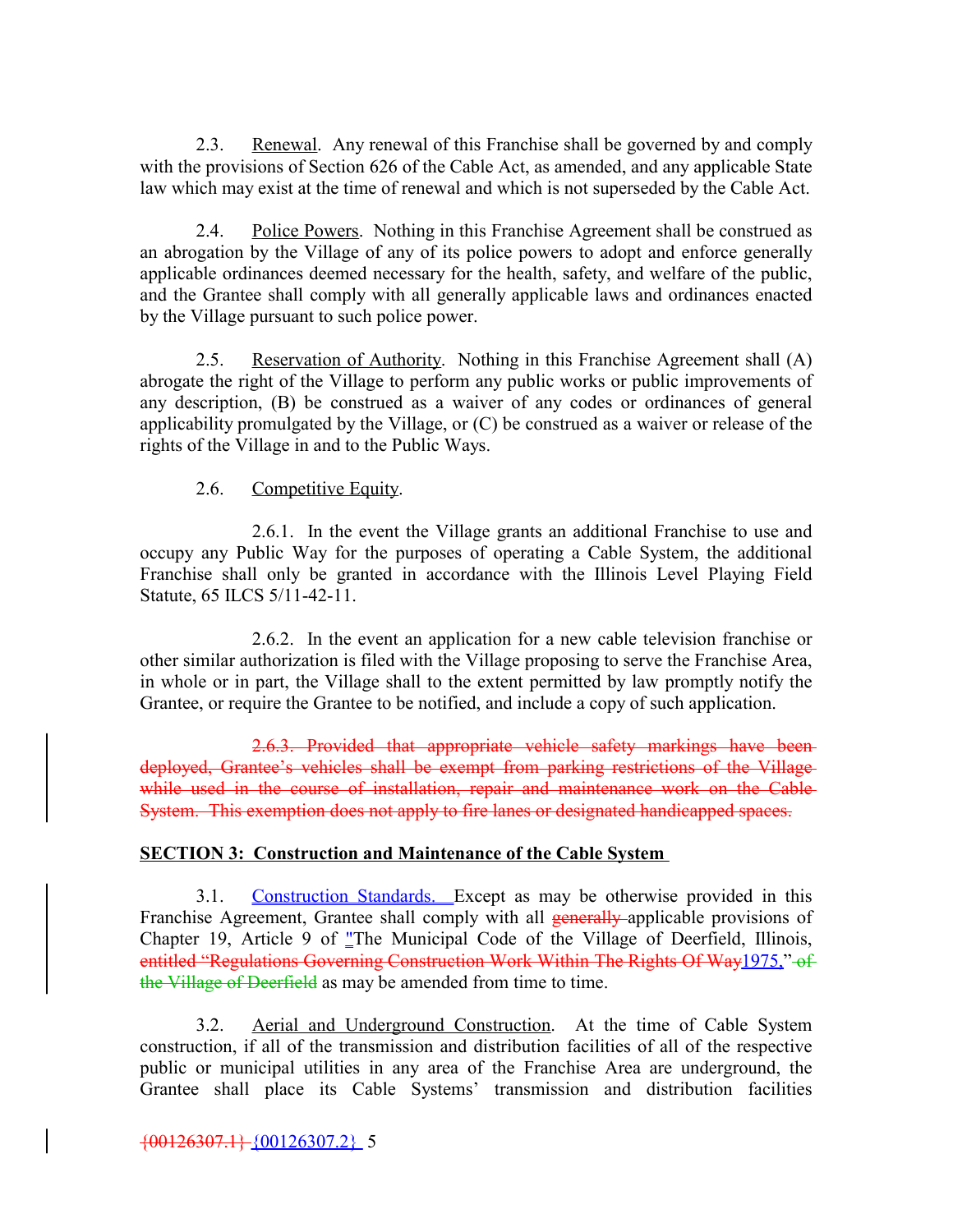underground, provided that such underground locations are actually capable of accommodating the Grantee's cable and other equipment without technical degradation of the Cable System's signal quality. In any region(s) of the Franchise Area where the transmission or distribution facilities of the respective public or municipal utilities are both aerial and underground, the Grantee shall have the discretion to construct, operate, and maintain all of its transmission and distribution facilities or any part thereof, aerially or underground. Nothing in this Section shall be construed to authorize any new aerial facilities without the express authorization of the Village. Nothing in this Section shall be construed to require the Grantee to construct, operate, or maintain underground any ground-mounted appurtenances such as customer taps, line extenders, system passive devices, amplifiers, power supplies, pedestals, or other related equipment.

#### 3.3. Undergrounding and Beautification Projects.

3.3.1. In the event the Village requires users of the Public Way who operate aerial facilities to relocate such aerial facilities underground, Grantee shall participate in the planning for relocation of its aerial facilities, if any, contemporaneously with such users. Grantee shall be reimbursed its relocation costs from public or private funds allocated for the project to the same extent as such funds are made available to other users of the Public Way, if any, provided that any utility's exercise of authority granted under its tariff to charge consumers for the said utility's cost of the project that are not reimbursed by the Village shall not be considered to be public or private funds.

3.3.2. The Grantee shall not be required to relocate its facilities unless it has been afforded at least sixty (60) days' notice of the necessity to relocate its facilities. Upon adequate notice the Grantee shall provide a written estimate of the cost associated with the work necessary to relocate its facilities. In instances where a third party is seeking the relocation of the Grantee's facilities or where the Grantee is entitled to reimbursement pursuant to the preceding Section, the Grantee shall not be required to perform the relocation work until it has received payment for the relocation work.

#### **SECTION 4: Service Obligations**

4.1. Initial Service Obligations. As of the Effective Date of this Agreement, Grantee's Cable System has been designed to provide, and is capable of providing, Cable Service to residential Customers throughout the Initial Franchise Service Area. The Grantee shall continue to make Cable Service available in the Initial Service Area throughout the term of this Agreement and Grantee shall extend its Cable System and provide service consistent with the provisions of this Franchise Agreement.

4.2. General Service Obligation. The Grantee shall make Cable Service available beyond the Initial Franchise Service Area to every residential dwelling unit within the Franchise Area where the minimum density is at least thirty (30) dwelling units per mile as measured from the existing Cable System's technically feasible connection point. Subject to the density requirement, Grantee shall offer Cable Service to all new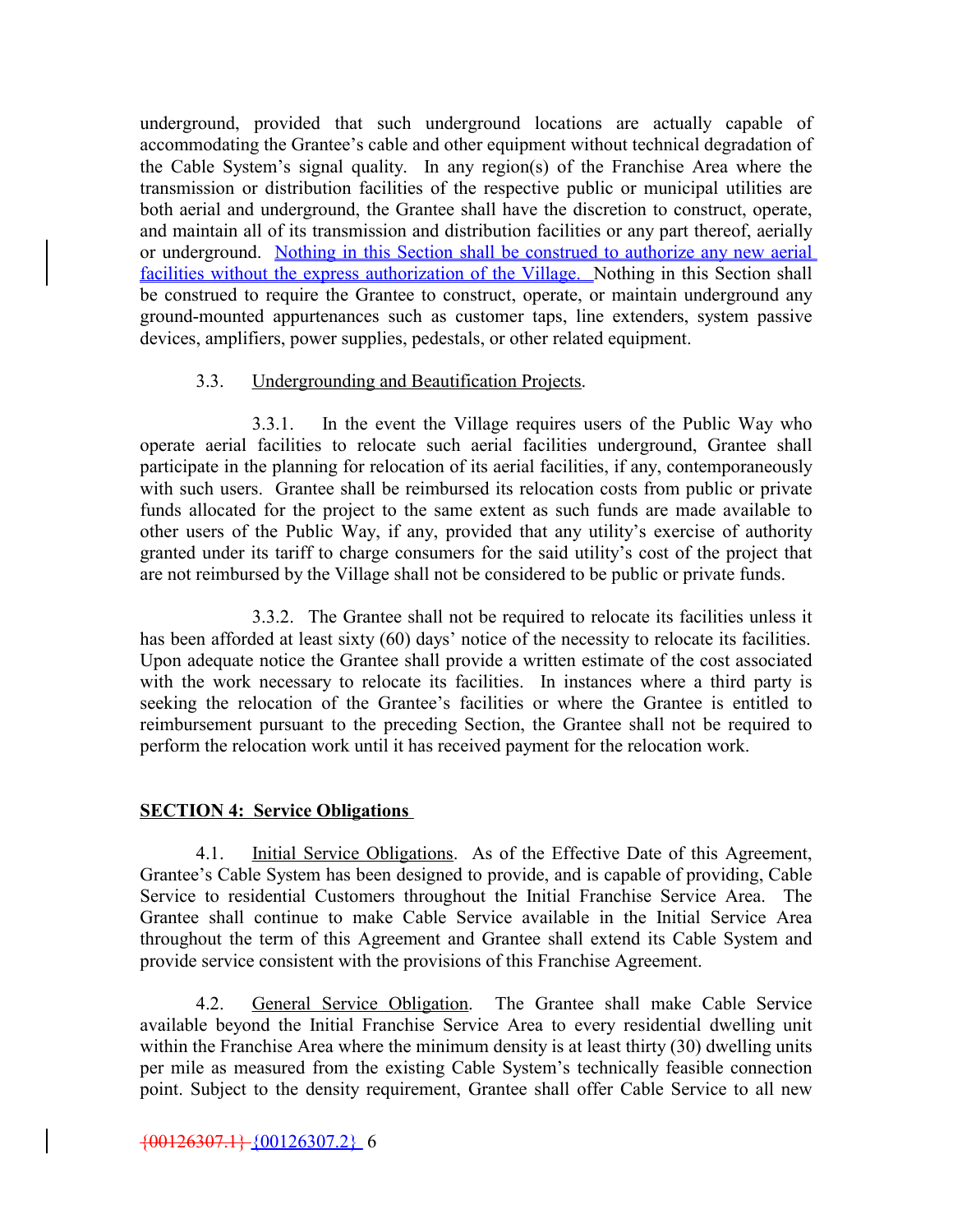homes or previously unserved homes located within one hundred twenty-five (125) feet of the Grantee's distribution cable (e.g., a Standard Installation).

4.2.1. The Grantee may elect to provide Cable Service to areas not meeting the above density and distance standards. The Grantee may impose an additional charge in excess of its regular installation charge for any service installation requiring a drop or line extension in excess of a Standard Installation. Any such additional charge shall be computed on a time plus materials basis plus a reasonable rate of return.

4.3. Programming. The Grantee agrees to provide cable programming services in the following broad categories:

| Children        | <b>General Entertainment</b>                    | <b>Family Oriented</b> |
|-----------------|-------------------------------------------------|------------------------|
| Ethnic/Minority | <b>Sports</b>                                   | Weather                |
| Educational     | Arts, Culture and Performing News & Information |                        |
|                 | <u>Arts</u>                                     |                        |

Pursuant and subject to federal law, all Video Programming decisions, excluding PEG Access Programming, are at the sole discretion of the Grantee.

4.4. Technical Standards. The Grantee shall comply with all applicable technical standards of the FCC as published in 47 C.F.R., Part 76, Subpart K, as amended from time to time. The Grantee shall cooperate with the Village in conducting inspections related to these standards upon reasonable prior written request from the Village based on a significant number of Subscriber complaints.

4.44.5. Annexations and New/Planned Developments. In cases of annexation the Village shall provide the Grantee written notice of such annexation. In cases of new construction, planned developments or property development where undergrounding or extension of the Cable System is required, the Village shall provide or cause the developer or property owner to provide notice of the same. Such notices shall be provided at the time of notice to all utilities or other like occupants of the Village's Public Way. If advance notice of such annexation, new construction, planned development or property development is not provided, the Grantee shall be allowed an adequate time to prepare, plan and provide a detailed report as to the timeframe for it to construct its facilities and provide the services required under this Franchise Agreement.

#### 4.54.6. Service to School Buildings and Governmental Facilities.

4.5.14.6.1. The Village may request that Grantee provide Cable Service and the corresponding equipment to the location(s) specified in Attachment A, and shall specify the requested level of services and number of outlets for each location. The Village shall notify Grantee in writing whether it wishes to be invoiced at standard rates as disclosed by Grantee for these services and equipment or to have the charges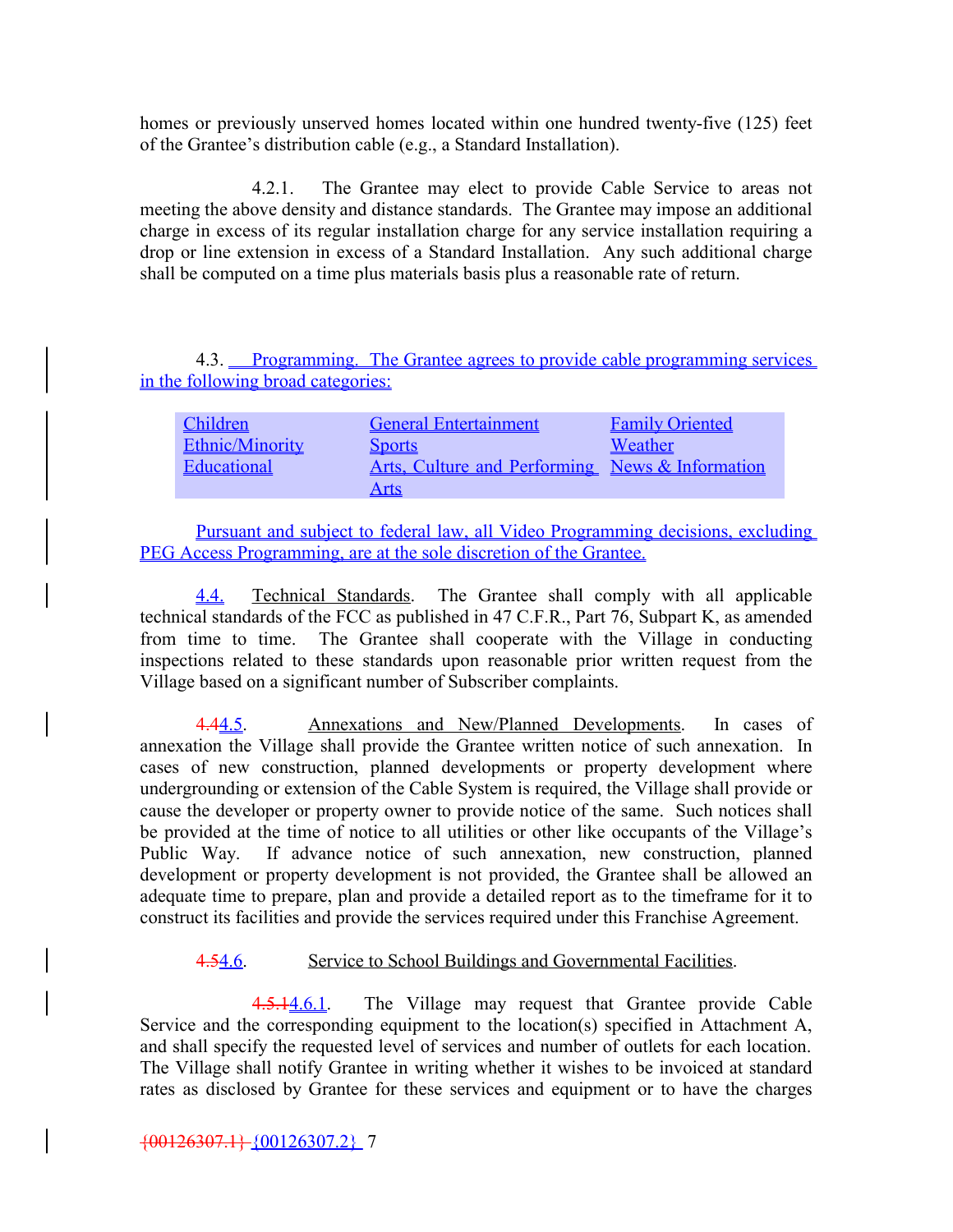deducted from the franchise fee payment due pursuant to this franchise. In the event the FCC Third 621 Order is reversed on appeal on the issue of complimentary services (pending at the  $6<sup>th</sup>$  Circuit at the time of this Agreement) and that reversal becomes final, the Village and the Grantee will revert to the provisions of 220 ILCS 5/22-501(f), whereby the Grantee shall provide complimentary Basic Cable Service, one Digital Transport Adapter (or its current equivalent if equipment is necessary to receive the service) and a free Standard Installation at one outlet to all eligible buildings as defined in the state statute. Eligible buildings shall not include buildings leased to non-governmental third parties or buildings such as storage facilities at which government employees are not regularly stationed.

4.5.24.6.2. Long Drops. The Grantee may impose an additional charge in excess of its regular installation charge for any service installation requiring a drop or line extension in excess of a Standard Installation. Any such additional charge shall be computed on a time plus materials basis to be calculated on that portion of the installation that exceeds a Standard Installation.

4.64.7. Emergency Alerts. At all times during the term of this Franchise Agreement, the Grantee shall provide and maintain an "Emergency Alert System" ("EAS") consistent with applicable Federal law and regulation – including 47 C.F.R., Part 11 and the "State of Illinois Emergency Alert System State Plan" – as may be amended from time to time. The Village must become qualified and authorized to activate the EAS, through the authorized State EAS plan. The Village agrees to indemnify and hold the Grantee harmless from any damages or penalties arising out of the negligence of the Village, its employees or agents in using such system.

4.74.8. Customer Service Obligations. The Village and Grantee acknowledge that the customer service standards and customer privacy protections are set forth in the Cable and Video Customer Protection Law, 220 ILCS 5/22-501 *et seq.,* and enforcement provisions are included in Article 15, Chapter 7 of "The Municipal Code of the Village of Deerfield, Illinois, 1975," as may be amended from time to time. Enforcement of such requirements and standards and the penalties for non-compliance with such standards shall be consistent with the Cable and Video Customer Protection Law, 220 ILCS 5/22-501 *et seq.*

#### **SECTION 5: Oversight and Regulation by Village**

5.1. Franchise Fees. The Grantee shall pay to the Village a Franchise Feefranchise fee in an amount equal to five percent  $(5%)$  of annual Gross Revenues received from the operation of the Cable System to provide Cable Service in the Franchise Area; provided, however, that Grantee shall not be compelled to pay any higher percentage of fees than any other video service provider, under state authorization or otherwise, providing service in the Franchise Area. The payment of Franchise Feesfranchise fees shall be made on a quarterly basis and shall be due forty-five (45) days after the close of each calendar quarter. If mailed, the Franchise Feefranchise fee shall be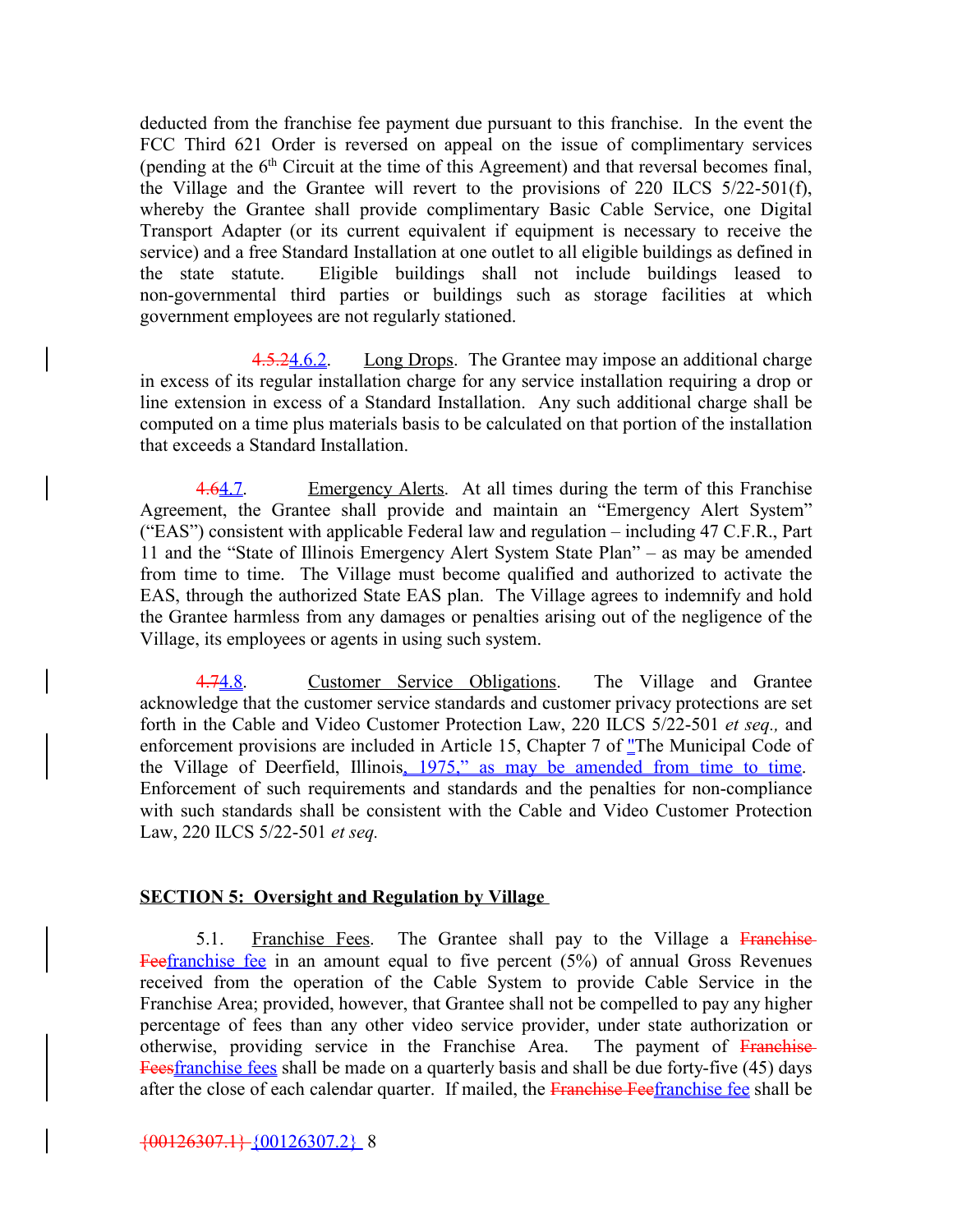considered paid on the date it is postmarked. Each Franchise Feefranchise fee payment shall be accompanied by a report prepared by a representative of the Grantee showing the basis for the computation of the franchise fees paid during that period. Any undisputed Franchise Feefranchise fee payment which remains unpaid in whole or in part, after the date specified herein shall be delinquent. For any delinquent Franchise Feefranchise fee payments, Grantee shall make such payments including interest at the prime lending rate as quoted by JP Morgan Chase & Company or its successor, computed from time due until paid. Any undisputed overpayments made by the Grantee to the Village shall be credited upon discovery of such overpayment until such time when the full value of such credit has been applied to the Franchise Feefranchise fee liability otherwise accruing under this Section.

5.1.1. The Parties acknowledge that, at present, the Cable Act limits the Village to collection of a maximum permissible Franchise Feefranchise fee of five percent (5%) of Gross Revenues. In the event that a change in the Cable Act would allow the Village to increase the Franchise Feefranchise fee above five percent  $(5\%)$ , the Village shall hold a public hearing and determine if the Village should collect the additional amount. Following the determination, the Village shall notify the Grantee of its intent to collect the increased Franchise Feefranchise fee and Grantee shall have a reasonable time (not to be less than ninety (90) days from receipt of notice from the Village) to effectuate any changes necessary to begin the collection of such increased Franchise Feefranchise fee or notify the Grantee of its intent to not collect the increased fee. In the event that the Village increases said Franchise Feefranchise fee, the Grantee shall notify its Subscribers of the Village's decision to increase said fee prior to the implementation of the collection of said fee from Subscribers as required by law.

5.1.2. In the event a change in state or federal law requires the Village to reduce the franchise fee percentage that may be collected, the parties agree the Grantee shall reduce the percentage of franchise fees collected to the lower of: (i) the maximum permissible franchise fee percentage; or (ii) the lowest franchise fee percentage paid by any other Cable Operator granted a Cable Franchise by the Village pursuant to the Cable Act, and Section 11-42-11 of the Illinois Municipal Code; provided that: (a) such amendment is in compliance with the change in state or federal law; (b) the Village approves the amendment by ordinance; and (c) the Village notifies Grantee at least ninety (90) days prior to the effective date of such an amendment.

5.1.3. Taxes Not Included. The Grantee acknowledges and agrees that the term "Franchise Feefranchise fee" does not include any tax, fee, or assessment of general applicability (including any such tax, fee, or assessment imposed on both utilities and Cable Operators on their services but not including a tax, fee, or assessment which is unduly discriminatory against Cable Operators or Cable Subscribers).

5.2. Franchise Fees Subject to Audit. The Village and Grantee acknowledge that the audit standards are set forth in the Illinois Municipal Code at 65 ILCS 5/11-42-11.05 (Municipal Franchise Fee Review; Requests For Information). Any audit shall be conducted in accordance with generally applicable auditing standards. The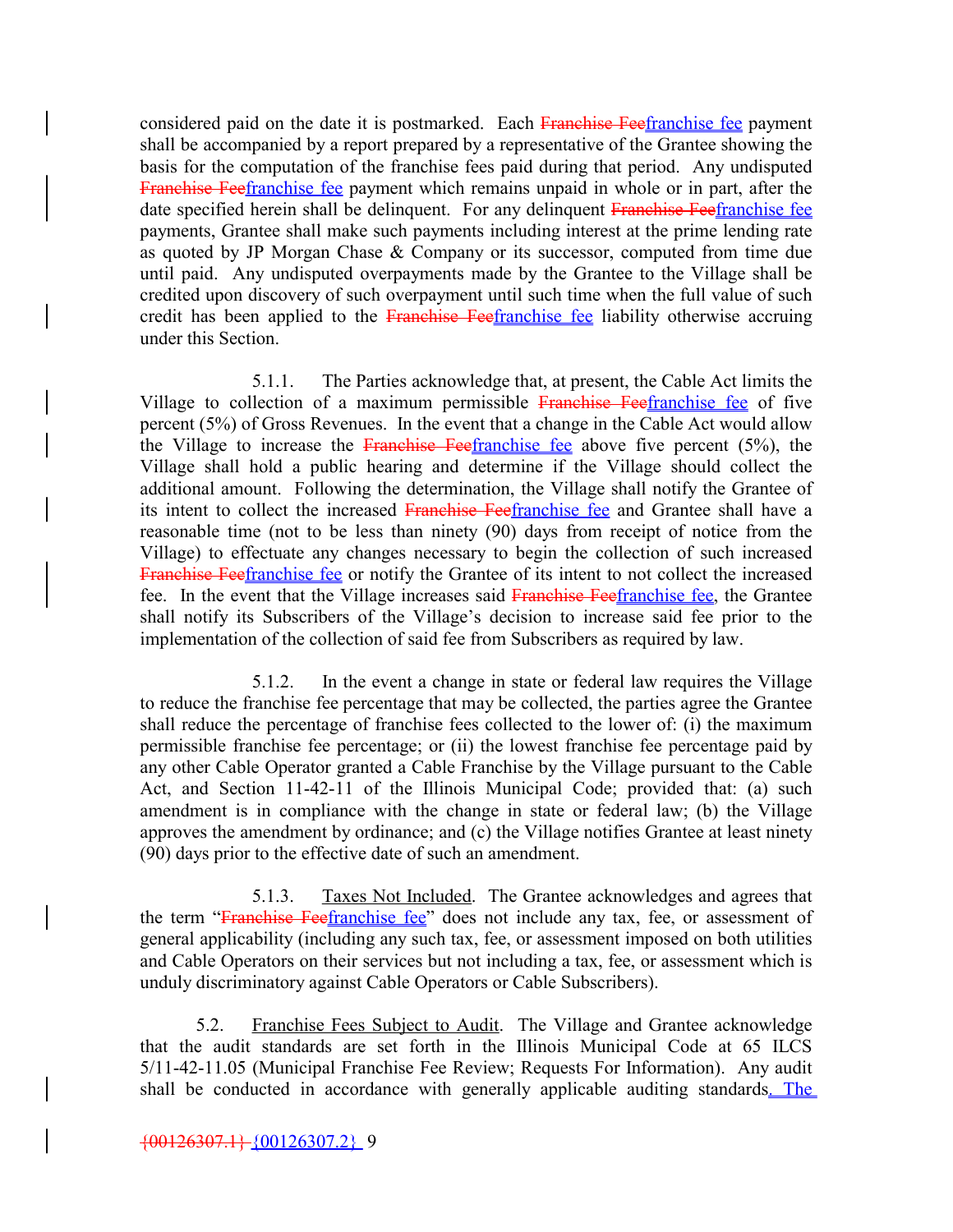Village and Grantee agree that the audit procedures set forth in the Illinois Municipal Code at 65 ILCS 5/11-42-11.05 shall be applicable to any audit of PEG Capital payments as provided for in Section 8.5 of this Agreement.

 5.2.1 In accordance with 65 ILCS 5/11-42-11.05 (k), the Village shall endeavor to provide on an annual basis, a complete list of addresses within the corporate limits of the Village. If an address is not included in the list or if no list is provided, the Grantee shall be held harmless for any franchise fee underpayments (including penalty and interest) from situsing errors.

5.3. Proprietary Information. Notwithstanding anything to the contrary set forth in this Agreement, the Grantee shall not be required to disclose information which it reasonably deems to be proprietary or confidential in nature, with the exception of the information directly related to an audit of Franchise Feesfranchise fees as set forth in Section 5.2. The Village agrees to treat any information disclosed by the Grantee as confidential and only to disclose it to those employees, representatives, and agents of the Village that have a need to know in order to enforce this Franchise Agreement and who agree to maintain the confidentiality of all such information. For purposes of this Section, the terms "proprietary or confidential" include, but are not limited to, information relating to the Cable System design, customer lists, marketing plans, financial information unrelated to the calculation of Franchise Feesfranchise fees or rates pursuant to FCC rules, or other information that is reasonably determined by the Grantee to be competitively sensitive. Grantee may make proprietary or confidential information available for inspection but not copying or removal by the Franchise Authority's representative. In the event that the Village has in its possession and receives a request under the Illinois Freedom of Information Act (5 ILCS 140/1 *et seq*.), or similar law for the disclosure of information the Grantee has designated as confidential, trade secret or proprietary, the Village shall notify Grantee of such request and cooperate with Grantee in opposing such request. Grantee shall indemnify and defend the Village from and against any claims arising from the Village's opposition to disclosure of any information Grantee designates as proprietary or confidential. Compliance by the Village with an opinion or directive from the Illinois Public Access Counselor or the Illinois Attorney General under the Illinois Freedom of Information Act, 5 ILCS 140/1 *et seq.*, or with a decision or order of a court with jurisdiction over the Village, shall not be a violation of this Section.

#### **SECTION 6: Transfer of Cable System or Franchise or Control of Grantee**

6.1. Neither the Grantee nor any other Person may transfer the Cable System or the Franchise without the prior written consent of the Village, which consent shall not be unreasonably withheld or delayed.

6.2. No transfer of control of the Grantee, defined as an acquisition of fifty-one percent (51%) or greater ownership interest in Grantee, shall take place without the prior written consent of the Village, which consent shall not be unreasonably withheld or delayed.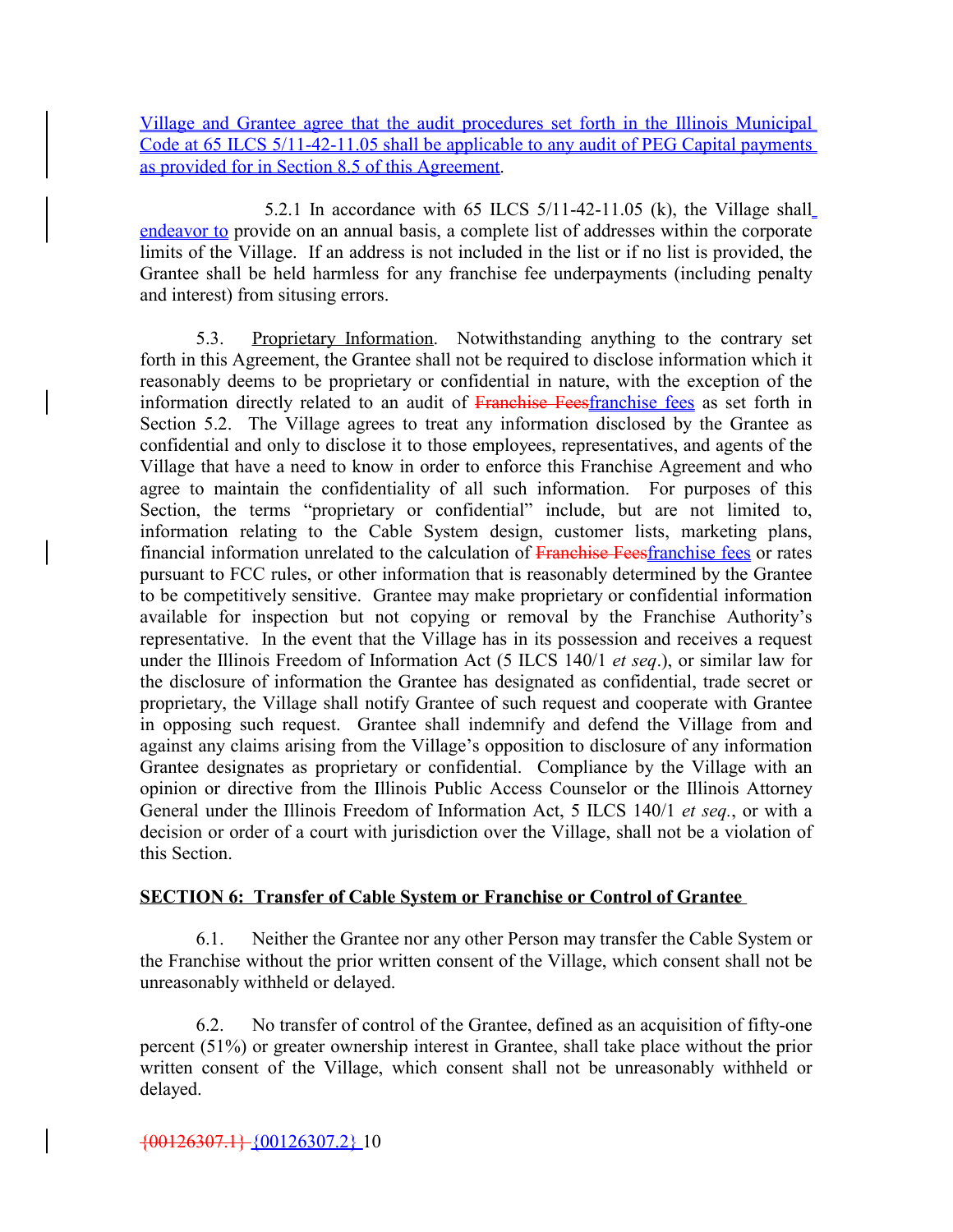6.3. No consent shall be required, however, for (i) a transfer in trust, by mortgage, hypothecation, or by assignment of any rights, title, or interest of the Grantee in the Franchise or in the Cable System in order to secure indebtedness, or (ii) a transfer to an entity directly or indirectly owned or controlled by Comcast Corporation.

6.4. The Grantee, and any proposed transferee under this Section 6, shall submit a written application to the Village containing or accompanied by such information as is required in accordance with applicable law and FCC regulations, specifically including a completed Form 394 or its successor, and in compliance with the processes established for transfers under FCC rules and regulations, including Section 617 of the Cable Act, 47 U.S.C. §537. Within thirty (30) days after receiving a request for consent, the Village shall, in accordance with FCC rules and regulations, notify the Grantee in writing of the additional information, if any, it requires to determine the legal, financial and technical qualifications of the transferee or new controlling party. If the Village has not taken final action on the Grantee's request for consent within one hundred twenty (120) days after receiving such request, consent shall be deemed granted. As a condition to granting of any consent, the Village may require the transferee to agree in writing to assume the obligations of the Grantee under this Franchise Agreement.

6.5. Any transfer of control resulting from or after the appointment of a receiver or receivers or trustee or trustees, however denominated, designated to take over and conduct the business of the grantee, whether in a receivership, reorganization, bankruptcy or other action or proceeding, unless such receivership or trusteeship shall have been vacated prior to the expiration of a one hundred twenty (120) day period, shall be treated as a transfer of control pursuant to 47 U.S.C. §537 and require the Village's consent thereto in the manner described in Section 6 above.

#### **SECTION 7: Insurance and Indemnity**

7.1. Insurance. Throughout the term of this Franchise Agreement, the Grantee shall, at its own cost and expense, maintain such insurance and provide the Village certificates of insurance in accordance with Section 19-71 of "The Municipal Code of the Village of Deerfield, Illinois,  $1975$ ," as may be amended from time to time.

7.2. Indemnification. The Grantee shall indemnify, defend and hold harmless the Village, its officers, employees, and agents (the "Indemnitees") from and against any injuries, claims, demands, judgments, damages, losses and expenses, including reasonable attorney's fees and costs of suit or defense–the "Indemnification Events"), arising in the course of the Grantee constructing and operating its Cable System within the Village. The Grantee's obligation with respect to the Indemnitees shall apply to Indemnification Events which may occur during the term of this Agreement notwithstanding that the claim may beThis duty shall survive for all claims made or actionactions filed subsequent to the within one (1) year following either the expiration or earlier termination or expiration of this Agreement. The Village shall give the Grantee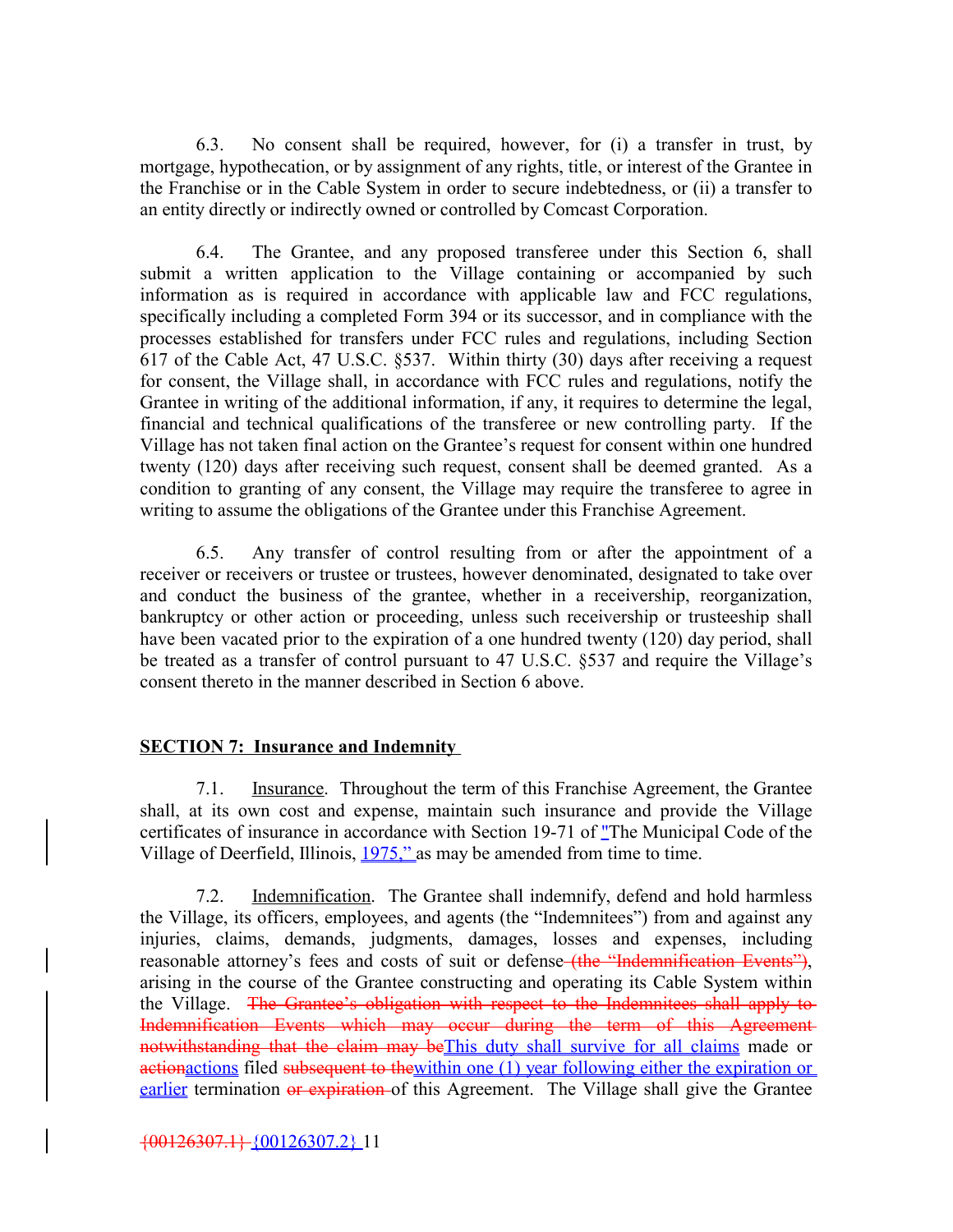timely written notice of its obligation to indemnify and defend the Village after the Village's receipt of a claim or action pursuant to this Section. For purposes of this Section, the word "timely" shall mean within a time period that does not cause prejudice to the respective positions of the Grantee and/or the Village. If the Village elects in its own discretion to employ additional counsel, the costs for such additional counsel for the Village shall be the responsibility of the Village.

7.2.1. The Grantee shall not indemnify the Village for any liabilities, damages, costs or expense resulting from any conduct for which the Village, its officers, employees and agents may be liable under the laws of the State of Illinois.

7.2.2. Nothing herein shall be construed to limit the Grantee's duty to indemnify the Village by reference to the limits of insurance coverage described in this Agreement.

#### **SECTION 8: Public, Educational and Governmental (PEG) Access**

8.1. PEG Capacity. Subject to Section 8.6 of this Agreement, throughout the term of this Franchise Agreement, Grantee shall provide capacity for the Village's noncommercial Public, Educational and Governmental ("PEG") Access Programming through two (2) PEG Access Channels (the "Channels") on the Grantee's Cable System consistent with the requirements set forth herein. The Village's PEG Access Programming shall be provided consistent with Section 611 of the Cable Act (47 U.S.C. §531), as amended from time to time. The Village may request, and Grantee shall provide, a third PEG Channel upon one hundred eighty (180) days advance written notice by the Village and sufficient proof that the Channels are inadequate for all programming offered. "Sufficient proof" shall include a verified program log of all original, non-repeat, first-run, non-character generated, locally produced programs that are carried on both Channels for the prior six month period during the times of noon to midnight. In the event that eighty percent (80%) of the programming on both Channels meets the criteria of being original, non-repeat, first-run, non-character generated, locally produced programming, Grantee shall provide a third PEG Access Channel. Any cost for the activation of the additional Channel shall be paid for by the Village. The Grantee agrees to submit a cost estimate to activate the additional PEG Channel within a reasonable period of time after the Village's request. The cost estimate shall include a written itemization of costs on a time plus materials basis. The Village may accept or decline Grantee's cost estimate in the Village's sole discretion. After an agreement to reimburse the Grantee the costs of activating the additional PEG Channel, the Grantee shall proceed to activate the PEG Channel within the number of days set forth above. If no agreement is reached between Grantee and Village, Grantee is not obligated to activate the additional PEG Channel.

8.2. Allocation, Use and Control of PEG Channels. The Grantee does not relinquish its ownership of or ultimate right of control over a Channel by designating it for PEG use. However, the PEG Channels are, and shall be, operated by the Village, and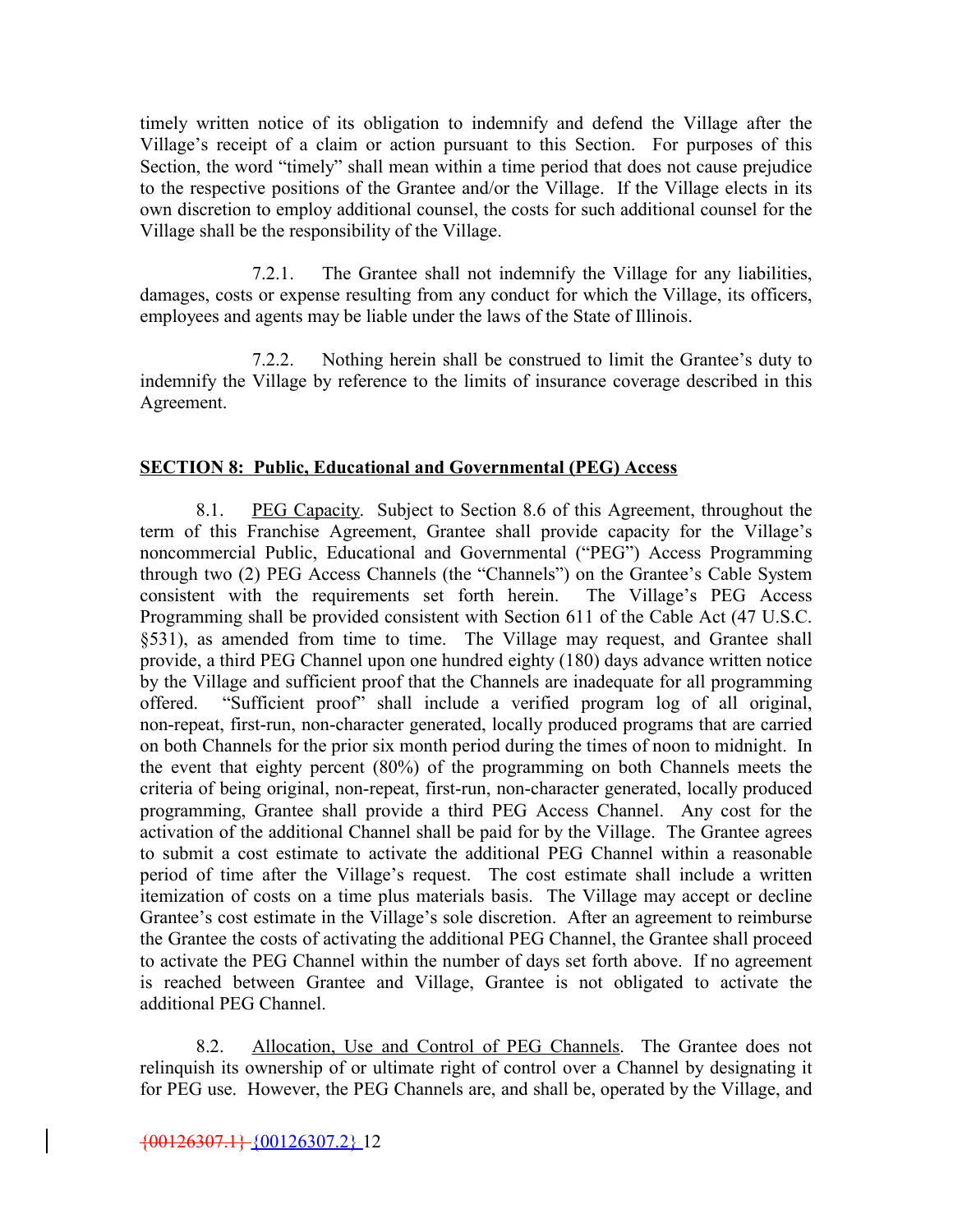the Village may at any time allocate or reallocate the usage of the PEG Channels among and between different non-commercial uses and users.

8.2.1. Editorial Control. Grantee shall not exercise any editorial control over any use of PEG Channels except as permitted by 47 U.S.C. §531(e), nor shall Grantee or its Affiliates incur any criminal or civil liability pursuant to the federal, state or local laws of libel, slander, obscenity, incitement, invasions of privacy, false or misleading advertising, or other similar laws for any programs carried on the PEG Channel(s).

8.3. Origination Point. At such time that the Village determines that it wants the capacity to allow Subscribers in the Village to receive PEG Access Programming (video and character generated) which may originate from schools, Village facilities and/or other government facilities (other than those having a signal point of origination at the time of the execution of this Agreement); or at such time that the Village determines that it wants to establish or change a location from which PEG Access Programming is originated; or in the event the Village wants to upgrade the connection to the Grantee from an existing signal point of origination, the Village will give the Grantee written notice detailing the point of origination and the capability sought by the Village. The Grantee agrees to submit a cost estimate to implement the Village's plan within a reasonable period of time. After an agreement to reimburse the Grantee for its expenditure, the Grantee will implement any necessary system changes within a reasonable period of time.

8.4. PEG Signal Quality. Provided PEG signal feeds are delivered by the Village to the designated signal input point without material degradation, the PEG channel delivery system from the designated signal input point shall meet the same FCC technical standards as the remainder of the Cable System set forth in this Agreement.

8.5. PEG Capital Support. At its sole discretion, the Village may designate PEG access capital projects to be funded by the Village. The Village shall send written notice of the Village's desire for Grantee to collect as an external charge a PEG Capital Fee of up to thirty-five cents (\$0.35) per customer per month charge to be passed on to each Subscriber pursuant Section  $622(g)(2)(C)$  of the Cable Act (47 U.S.C.  $\S$ 542(g)(2)(C)). The Grantee shall collect the external charge over a period of twelve (12) months to fund the implementation of the capital improvement plan, or such other period of time as is mutually agreed upon in writing, and shall make the PEG capital payments from such sums at the same time and in the same manner as Franchise Feefranchise fee payments. The notice shall include a description of the intended utilization of the PEG Capital Fee for PEG Access Channel facilities and/or equipment (the "Plan and Request"). The Grantee shall have sixty (60) days from receipt of the Plan and Request to review and make recommendations upon the Village's Plan and Request to review, for compatibility with Comcast's system and to verify that the expenditures are for PEG capital costs only, prior to agreeing to collect and pay to the CityVillage the PEG Capital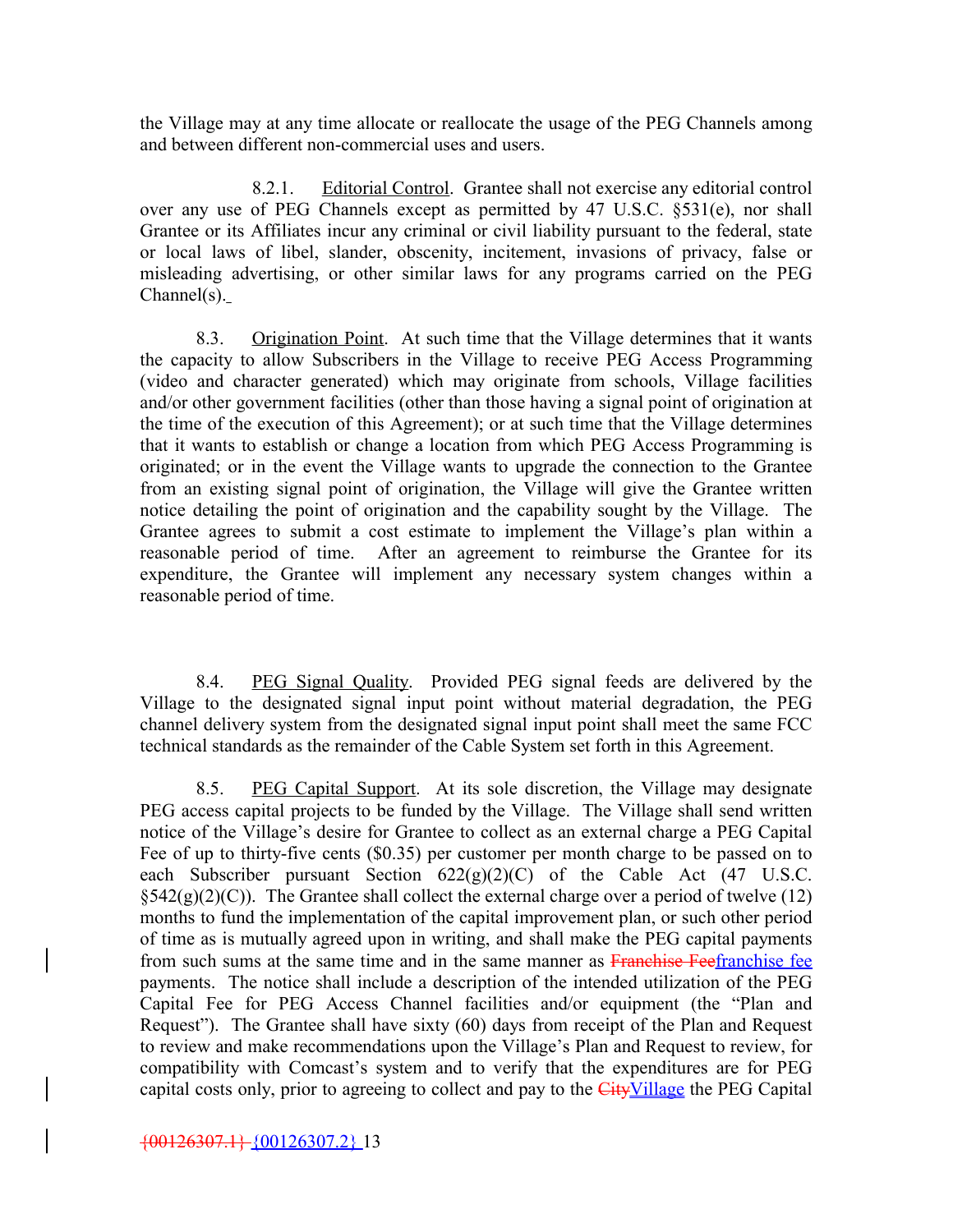Fee. The Grantee shall agree to collect and pay the PEG Capital Fee provided the funds shall be expended for capital costs associated with PEG access, and the facilities requested are technically and operationally compatible with Grantee's Cable System. Consistent with the description of the intended utilization of the PEG Capital Fee, the Village shall be permitted to hold all or a portion of the PEG Capital Fee from year to year as a designated fund to permit the Village to make large capital expenditures, if necessary, as long as any finds remaining at the end of the term of this Agreement shall be credited to PEG Capital obligations in the subsequent Franchise. Moreover, if the Village chooses to borrow from itself or a financial institution revenue for large PEG capital purchases or capital expenditures, the Village shall be permitted to make periodic repayments using the PEG Capital Fee. Said PEG Capital Fee shall be imposed within one hundred twenty days (120) of the Village's written request.

8.5.1. For any payments owed by Grantee in accordance with this Section 8.5 which are not made on or before the due dates, Grantee shall make such payments including interest at an annual rate of the prime lending rate as quoted by JP Morgan Chase & Company or its successor, computed from time due until paid. Any undisputed overpayments made by the Grantee to the Village shall be credited upon discovery of such overpayment until such time when the full value of such credit has been applied to the Franchise Feefranchise fee liability otherwise accruing under this section.

8.5.2. Grantee and Village agree that the capital obligations set forth in this Section are not "Franchise Feesfranchise fees" within the meaning of 47 U.S.C.  $\S$ 542.

8.6. Grantee Use of Unused Time. Because the Village and Grantee agree that a blank or underutilized Access Channel is not in the public interest, in the event the Village does not completely program a Channel, Grantee may utilize the Channel for its own purposes. Grantee may program unused time on the Channel subject to reclamation by the Village upon no less than sixty (60) days' notice. Except as otherwise provided herein, the programming of the Access Channel with text messaging or playback of previously aired programming shall not constitute unused time. Text messaging containing out of date or expired information for a period of thirty (30) days shall be considered unused time. A programming schedule that contains playback of previously aired programming that has not been updated for a period of ninety (90) days shall be considered unused time. Unused time shall be considered to be a period of time, in excess of six (6) hours, where no community produced programming of any kind can be viewed on an access Channel. Unused time shall not include periods of time where programming cannot be viewed that are caused by technical difficulties, transition of broadcast media, signal testing, replacement or repair of equipment, or installation or relocation of facilities.

8.7. Encouragement of PEG Access Cablecasting. To the extent the Grantee lists PEG Access Channels in its electronic program guides, the Grantee will provide such listings for PEG Channels in the Village; provided the Village shall be responsible for the timely provision of the information necessary for the provision of the listing and the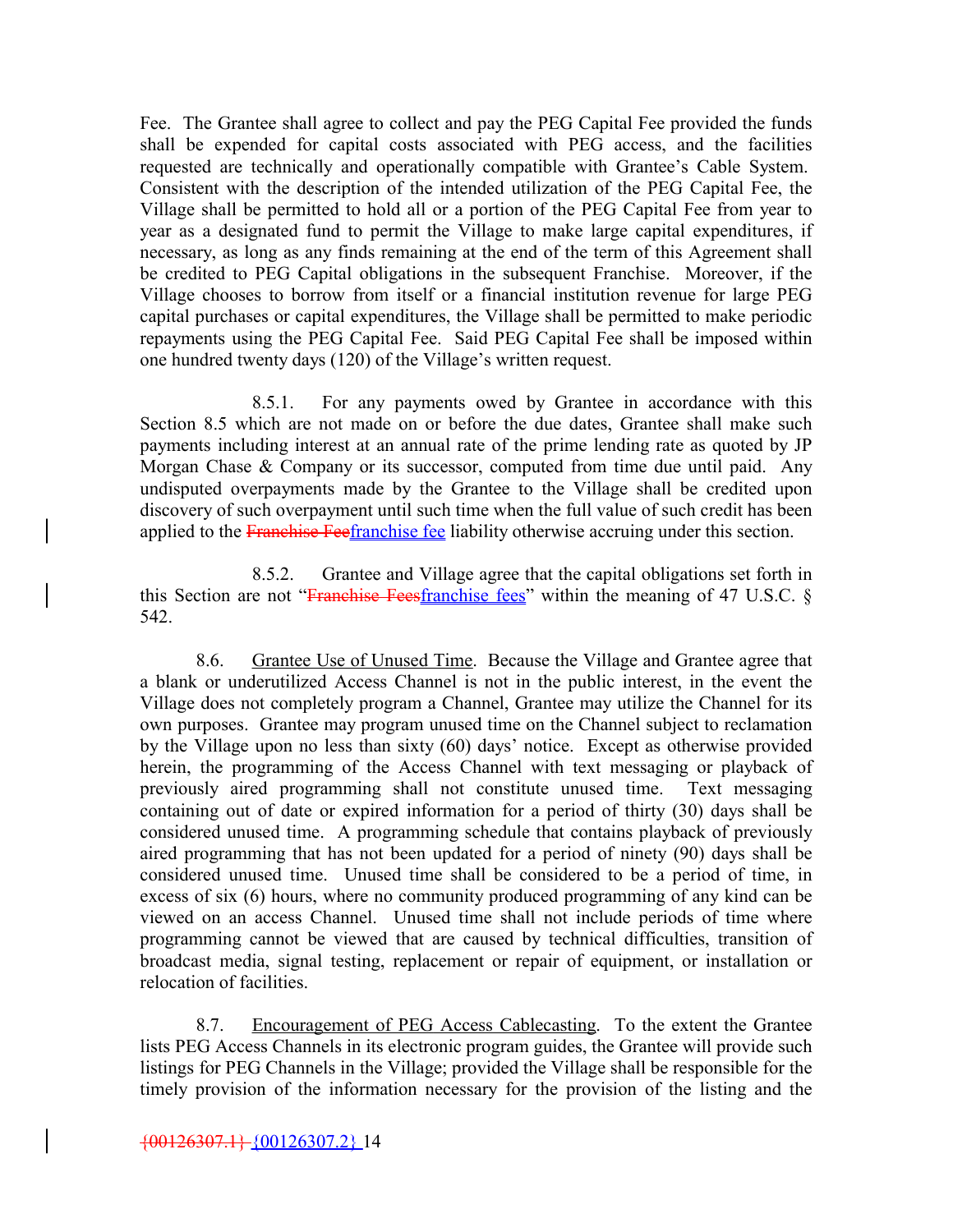Grantee shall have no liability with respect thereto in the event the material is not timely provided, is in error or if the listing of the information would in the Grantee's reasonable determination violate applicable law or regulation; and provided further that the Village shall be responsible for any and all costs or expenses associated with the provision of such listing.

#### **SECTION 9: Cable and Telecommunications Commission**

9.1. Cooperation with Commission. The Grantee recognizes that the Village has a Cable and Telecommunications Commission (the "Commission") with responsibilities and powers as set forth in Chapter 2 Article 12 of "The Municipal Code of the Village of Deerfield Municipal Code, Illinois, 1975," as amended. At the request of the Village and with at last of seven days prior notice, the Grantee shall make available staff that is reasonable knowledgeable about the Grantee's cable system and business operations to attend meetings and to respond to Village requests pertaining to items within the purview of this Franchise Agreement and the services provided to Village residents as reasonably necessary.

#### **SECTION 10: Enforcement of Franchise**

10.1. Notice of Violation or Default. In the event the Village believes that the Grantee has not complied with a material term of the Franchise, it shall notify the Grantee in writing with specific details regarding the exact nature of the alleged noncompliance or default. The notice shall state specifically whether revocation of the Franchise is to be considered as a remedy at that time.

10.2. Grantee's Right to Cure or Respond. The Grantee shall have thirty (30) days from the receipt of the Village's written notice: (A) to respond to the Village contesting the assertion of noncompliance or default; or (B) cure such violation within said 30 days period; or (C) in the event that, by nature of the violation, such breach cannot be cured within the thirty (30) day period, initiate reasonable steps to remedy such default and notify the Village of the steps being taken and the projected date that the cure will be completed (alternatively, the "Cure Date"); or (D) request an administrative hearing to contest the alleged violation.

10.3. Administrative Hearings. All administrative hearings held to adjudicate whether an alleged violation of this Franchise exists shall be held before not less than a quorum of the Cable and Telecommunications Commission described in Section 9.

10.3.1. The Commission shall conduct an administrative hearing to review the alleged violation and Grantee shall be provided with an opportunity to be heard (which shall include the right to present testimony and to question witnesses) no later than twenty-one (21) days following the Village's receipt of Grantee's notice contesting the alleged violation.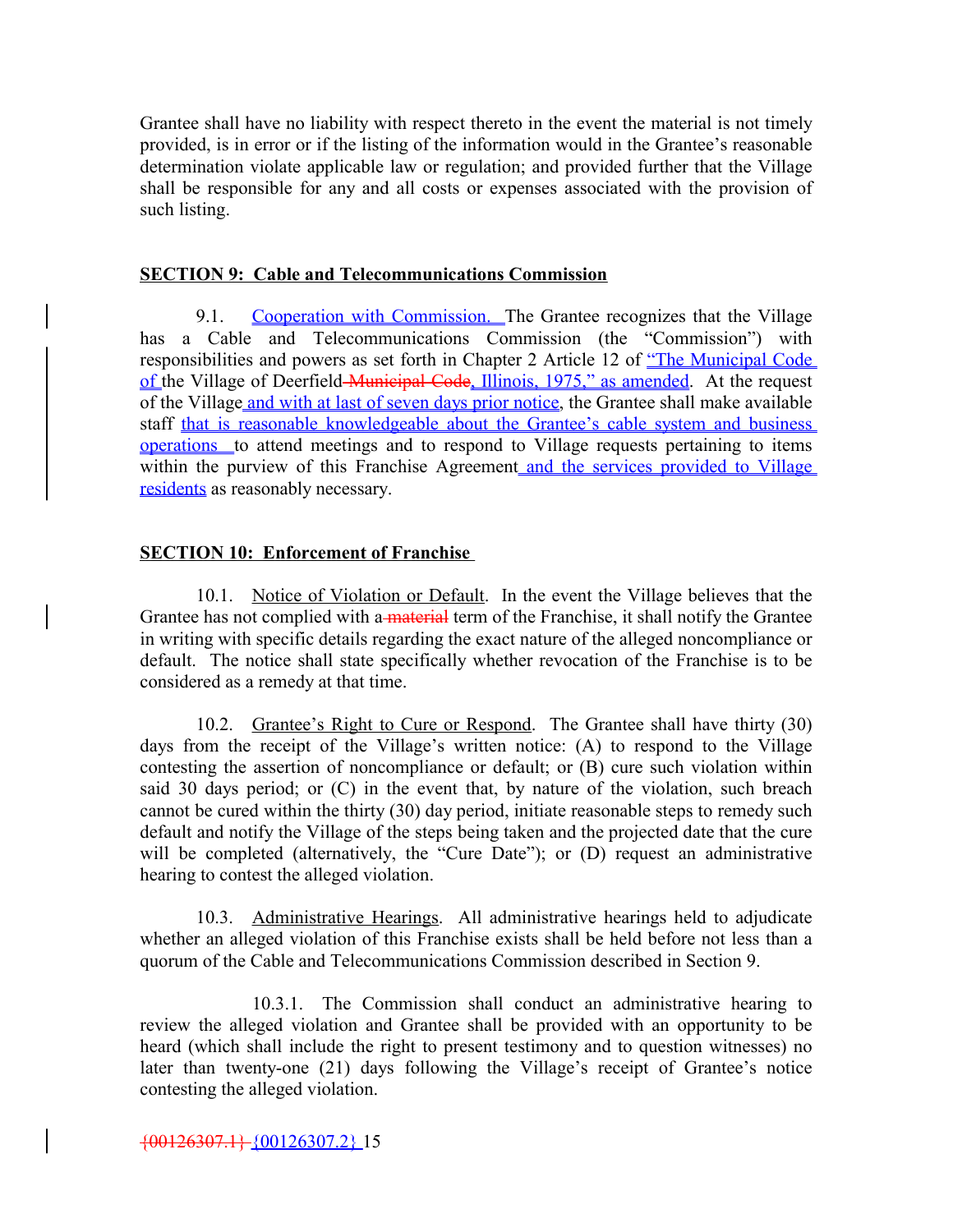10.3.2. The Commission staff shall send written notice to the Grantee of the time and place of the hearing at least seven (7) days in advance of the date set for the hearing.

10.3.3. The strict rules of evidence shall not apply in such hearings. The Commission may consider such written evidence and testimony as a prudent person may reasonably rely upon in conducting his or her affairs. The Commission, Village staff, Village attorneys, and the Grantee shall have the right to examine and cross-examine witnesses. The Commission may, in its sole discretion, request the attendance of witnesses only in the following circumstances:

- a) Testimony to be elicited is relevant to the violations under consideration by the Commission;
- b) Allegation of a special knowledge beyond that of general public;
- c) Evidence to be elicited from the witness cannot be obtained through some other document or testimony.

10.3.4. The Commission's decision shall be presented in writing.

10.3.5. A written transcript of the proceedings shall be made available for Grantee's purchase for the purposes of appeal and consideration hereunder.

10.4. Enforcement. Subject to applicable federal and state law, in the event either the Grantee fails to cure the violation by the Cure Date or the Commission determines that the Grantee is in default of any material provision of the Franchise, and without out waiving any other rights or remedies, the Village may seek specific performance of any provision that reasonably lends itself to such remedy or seek other relief available at law, including declaratory or injunctive relief.

10.5. Appeal. In the event the Grantee disagrees with the findings, conclusions and penalties prescribed by the Commission, the Grantee may appeal the Commission's decision to the Village's Corporate Authorities within thirty (30) days from Grantee's receipt of the Commission's written decision. Neither party shall be deemed to have waived any legal argument or defense by failure to assert or raise the same during the administrative hearing. Hearings on appeal may be heard either during a regular or special meeting of the Corporate Authorities and shall be held within twenty-one (21) days following the Village's receipt of Grantee's petition for an appeal. The decision of the Village's Corporate Authorities shall be in writing and shall be delivered to the Grantee in a manner authorized by Section 11.2. The Grantee may appeal such determination to any court with jurisdiction within thirty (30) days after receipt of the Village's decision.

10.6. Revocation. In the case of a final finding of substantial default or the frequent default <u>breach</u> of a material provision of the Franchise (as determined in the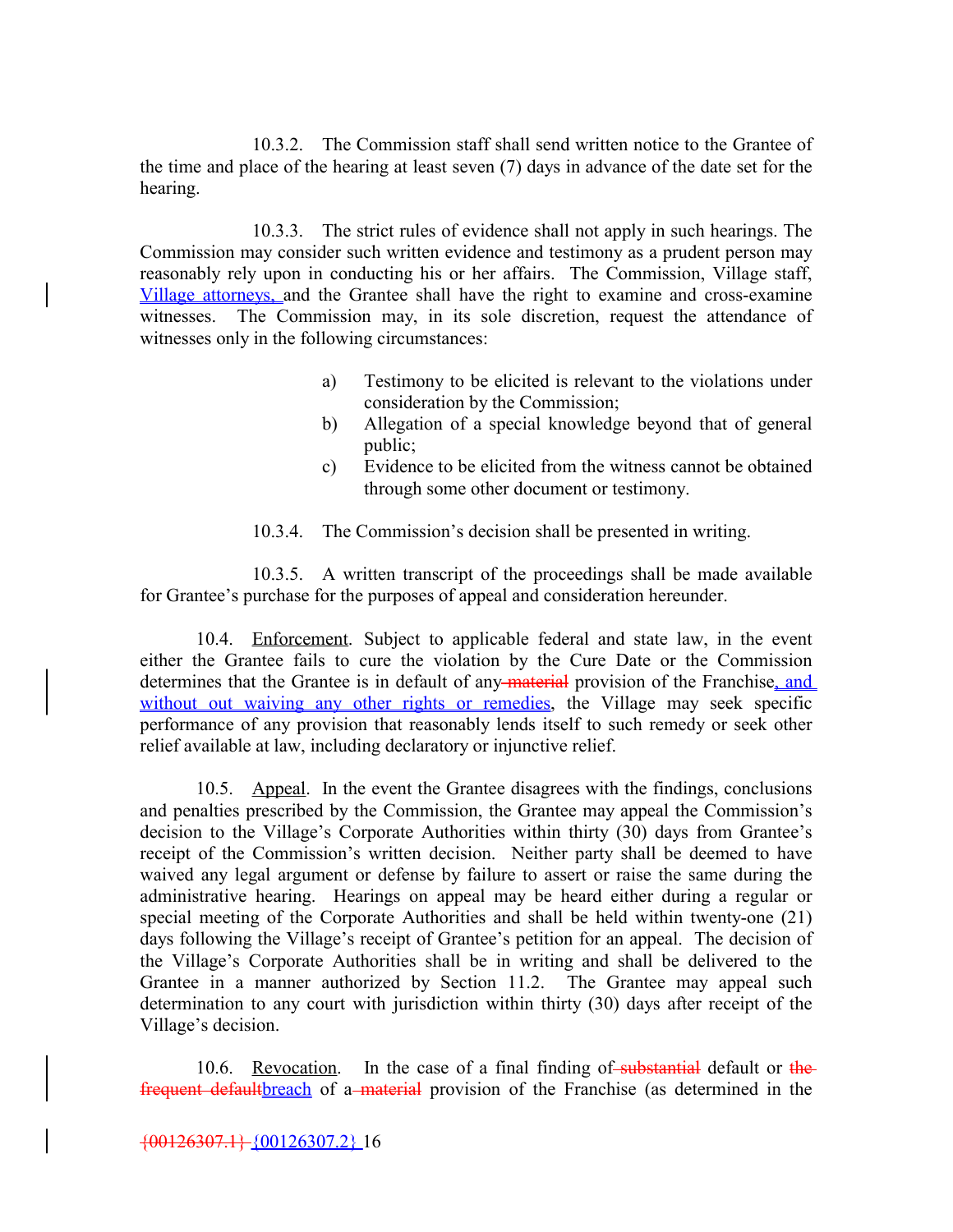manner described above), the Village may declare the Franchise Agreement to be revoked in accordance with the following:

10.6.1. The Village shall give written notice to the Grantee of its intent to revoke the Franchise on the basis of the substantial default or a pattern of frequent defaults by the Grantee. The notice shall set forth with specificity the exact nature or series of noncompliance. The Grantee shall have forty-five (45) days from the receipt of such notice to object in writing and to state its reasons for such objection. In the event the Village has not received a response from the Grantee- $\theta$ <sub>r</sub> upon receipt of the response does not agree with the Grantee's proposed remedy, or in the event that the Grantee has not taken action to cure the default, it may then seek termination of the Franchise at a public hearing. The Village shall cause to be served upon the Grantee, at least ten (10) days prior to such public hearing, a written notice specifying the time and place of such hearing and stating its intent to request termination of the Franchise.

10.6.2. At the designated hearing, the Village shall give the Grantee an opportunity to state its position on the matter, present evidence and question witnesses, after which the Village shall determine whether or not the Franchise shall be terminated. The public hearing shall be on the record. A copy of the transcript shall be made available to the Grantee at its sole expense. The decision of the Village shall be in writing and shall be delivered to the Grantee in a manner authorized by Section 11.2. The Grantee may appeal such determination to any court with jurisdiction within thirty (30) days after receipt of the Village's decision.

10.7. Remedies Not Exclusive. In addition to the remedies set forth in this Section 10, the Grantee acknowledges the Village's ability pursuant to Section 4.8 of this Franchise Agreement to enforce the requirements and standards, and the penalties for non-compliance with such standards, consistent with the Illinois Cable and Video Customer Protection Law enacted by the Village as Chapter 7, Article 15 of the Municipal Code; and, pursuant to Section 3.1 of this Franchise Agreement and Chapter 19, Article 9 of the "The Municipal Code of the Village of Deerfield, Illinois, 1975," as amended,, to enforce the Grantee's compliance with the Village's requirements regarding "Regulations Governing Construction Work Within The Rights Of Way." Notwithstanding the foregoing, nothing in this Agreement shall be interpreted to permit the Village to exercise such rights and remedies in a manner that permits duplicative recovery from, or payments by, the Grantee. Such remedies may be exercised from time to time and as often and in such order as may be deemed expedient by the Village.

#### **SECTION 11: Miscellaneous Provisions**

11.1. Force Majeure. The Grantee shall not be held in default under, or in noncompliance with, the provisions of the Franchise, nor suffer any enforcement or penalty relating to noncompliance or default (including termination, cancellation or revocation of the Franchise), where such noncompliance or alleged defaults occurred or were caused by strike, riot, war, earthquake, flood, tidal wave, unusually severe rain or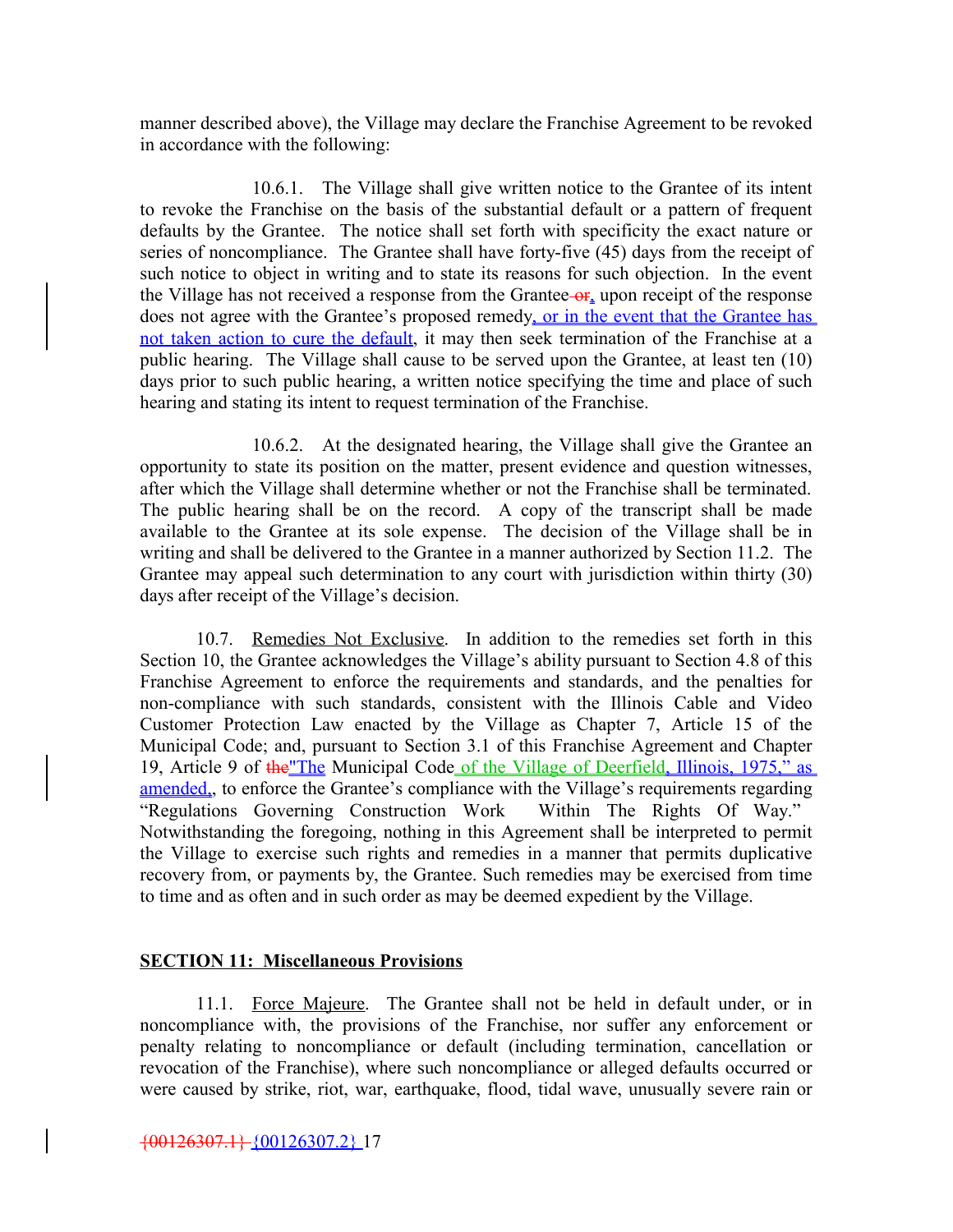snow storm, hurricane, tornado or other catastrophic act of nature, labor disputes, failure of utility service necessary to operate the Cable System, governmental, administrative or judicial order or regulation or other event that is reasonably beyond the Grantee's ability to anticipate or control. This provision also covers work delays caused by waiting for utility providers to service or monitor their own utility poles on which the Grantee's cable or equipment is attached, as well as unavailability of materials s or qualified labor to perform the work necessary. Non-compliance or default shall be corrected within a reasonable amount of time after force majeure has ceased.

11.2. Notice. Any notification that requires a response or action from a party to this **franchise** Franchise Agreement within a specific time-frame, or that would trigger a timeline that would affect one or both parties' rights under this franchise, shall be in writing and shall be sufficiently given and served upon the other party by hand delivery, first class mail, registered or certified, return receipt requested, postage prepaid, or by reputable overnight courier service and addressed as follows:

| To the Village:              | To the Grantee:                             |
|------------------------------|---------------------------------------------|
| Village of Deerfield         | Comcast                                     |
| 850 Waukegan Road            | 1500 McConnor Parkway                       |
| Deerfield, IL 60015          | Schaumburg, Illinois 60173                  |
| <b>ATTN: Village Manager</b> | <b>ATTN: Director of Government Affairs</b> |

Recognizing the widespread usage and acceptance of electronic forms of communication, emails and faxes will be acceptable as formal notification related to the conduct of general business amongst the parties to this contract, including but not limited to programming and price adjustment communications. Such communication should be addressed and directed to the person of record as specified above. Either party may change its address and addressee for notice by notice to the other party under this Section.

11.3. Entire Agreement. This Franchise Agreement embodies the entire understanding and agreement of the Village and the Grantee with respect to the subject matter hereof and supersedes all prior and contemporaneous agreements, understandings, negotiations and communications, whether written or oral. Except for ordinances adopted pursuant to Sections 2.4 and 2.5 of this Agreement, all ordinances or parts of ordinances related to the provision of Cable Service that are in conflict with or otherwise impose obligations different from the provisions of this Franchise Agreement are superseded by this Franchise Agreement.

11.3.1. The Village may adopt a cable television/video service provider regulatory ordinance that complies with applicable law, provided the provisions of any such ordinance adopted subsequent to the Effective Date of this Franchise Agreement shall not apply to the Grantee during the term of this Franchise Agreement.

11.4. Severability. If any section, subsection, sentence, clause, phrase, or other portion of this Franchise Agreement is, for any reason, declared invalid, in whole or in part, by any court, agency, commission, legislative body, or other authority of competent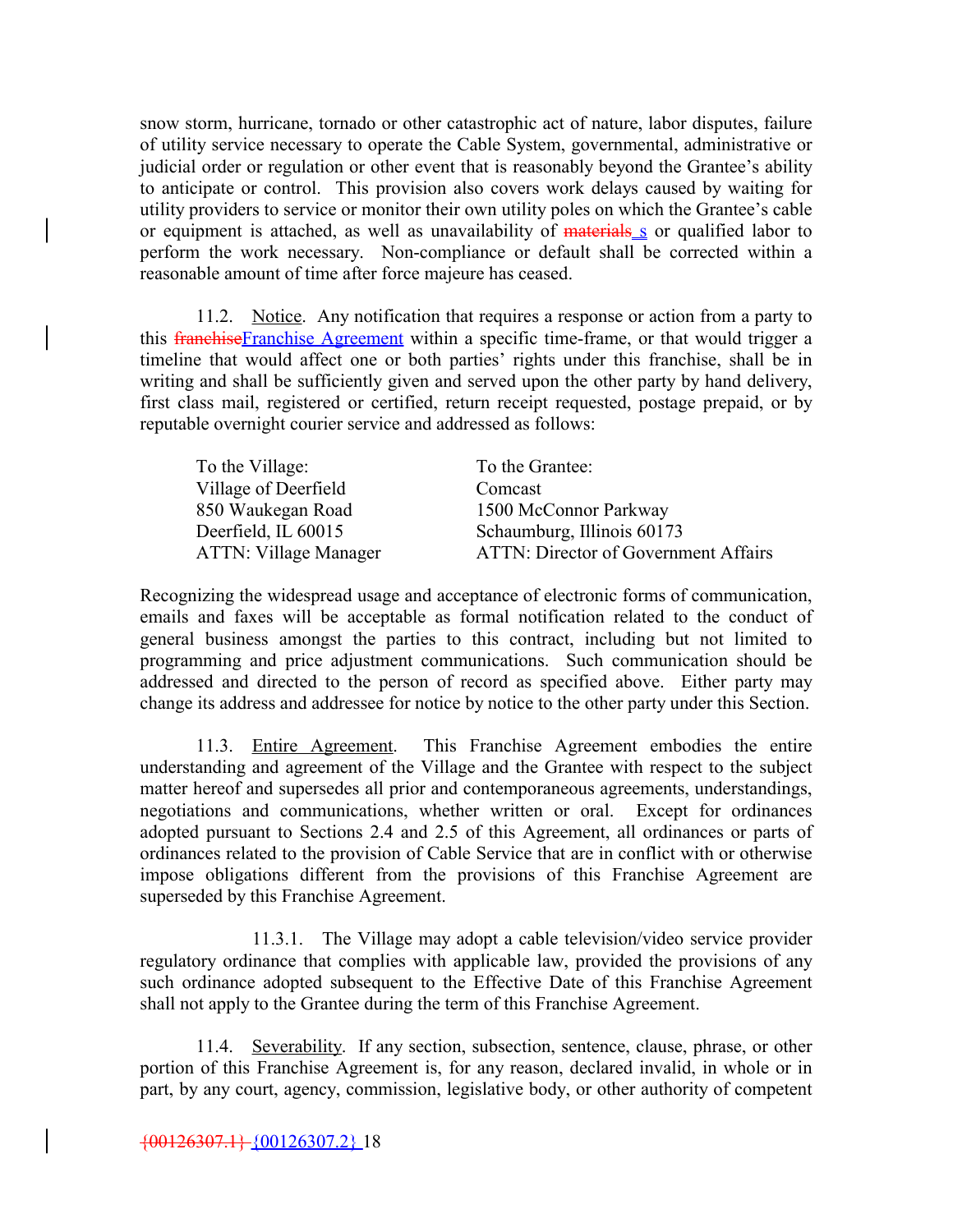jurisdiction, such portion shall be deemed a separate, distinct, and independent portion. Such declaration shall not affect the validity of the remaining portions hereof, which other portions shall continue in full force and effect. If any material provision of this Agreement is made or found to be unenforceable by such a binding and final decision, either party may notify the other in writing that the Franchise has been materially altered by the change and of the election to begin negotiations to amend the Franchise in a manner consistent with said proceeding or enactment; provided, however, that any such negotiated modification shall be competitively neutral, and the parties shall be given sufficient time to implement any changes necessitated by the agreed-upon modification.

11.5. Governing Law. This Franchise Agreement shall be deemed to be executed in the State of Illinois, and shall be governed in all respects, including validity, interpretation and effect, and construed in accordance with, the laws of the State of Illinois and/or Federal law, as applicable.

11.6. Venue. Except as to any matter within the jurisdiction of the federal courts or the FCC, all judicial actions relating to any interpretation, enforcement, dispute resolution or any other aspect of this Agreement shall be brought in the Circuit Court of the State of Illinois, Lake County, Illinois. Any matter brought pursuant to the jurisdiction of the federal court shall be brought in the United States District Court of the Northern District of Illinois.

11.7. Modification. Except as provided in Sections 5.1.1 and 5.1.2, no provision of this Franchise Agreement shall be amended or otherwise modified, in whole or in part, except by an instrument, in writing, duly executed by the Village and the Grantee, which amendment shall be authorized on behalf of the Village through the adoption of an appropriate ordinance or resolution by the Village, as required by applicable law.

11.8. No Third-Party Beneficiaries. Nothing in this Franchise Agreement is intended to confer third-party beneficiary status on any person, individual, corporation or member of the public to enforce the terms of this Franchise Agreement.

11.9. No Waiver of Rights. Nothing in this Franchise Agreement shall be construed as a waiver of any rights, substantive or procedural, Grantee may have under Federal or state law unless such waiver is expressly stated herein.

11.10. Validity of Franchise Agreement. The parties acknowledge and agree in good faith on the validity of the provisions, terms and conditions of this Franchise Agreement, in their entirety, and that the Parties have the power and authority to enter into the provisions, terms, and conditions of this Agreement.

11.11. Authority to Sign Agreement. Grantee warrants to the Village that it is authorized to execute, deliver and perform this Franchise Agreement. The individual signing this Franchise Agreement on behalf of the Grantee warrants to the Village that s/he is authorized to execute this Franchise Agreement in the name of the Grantee.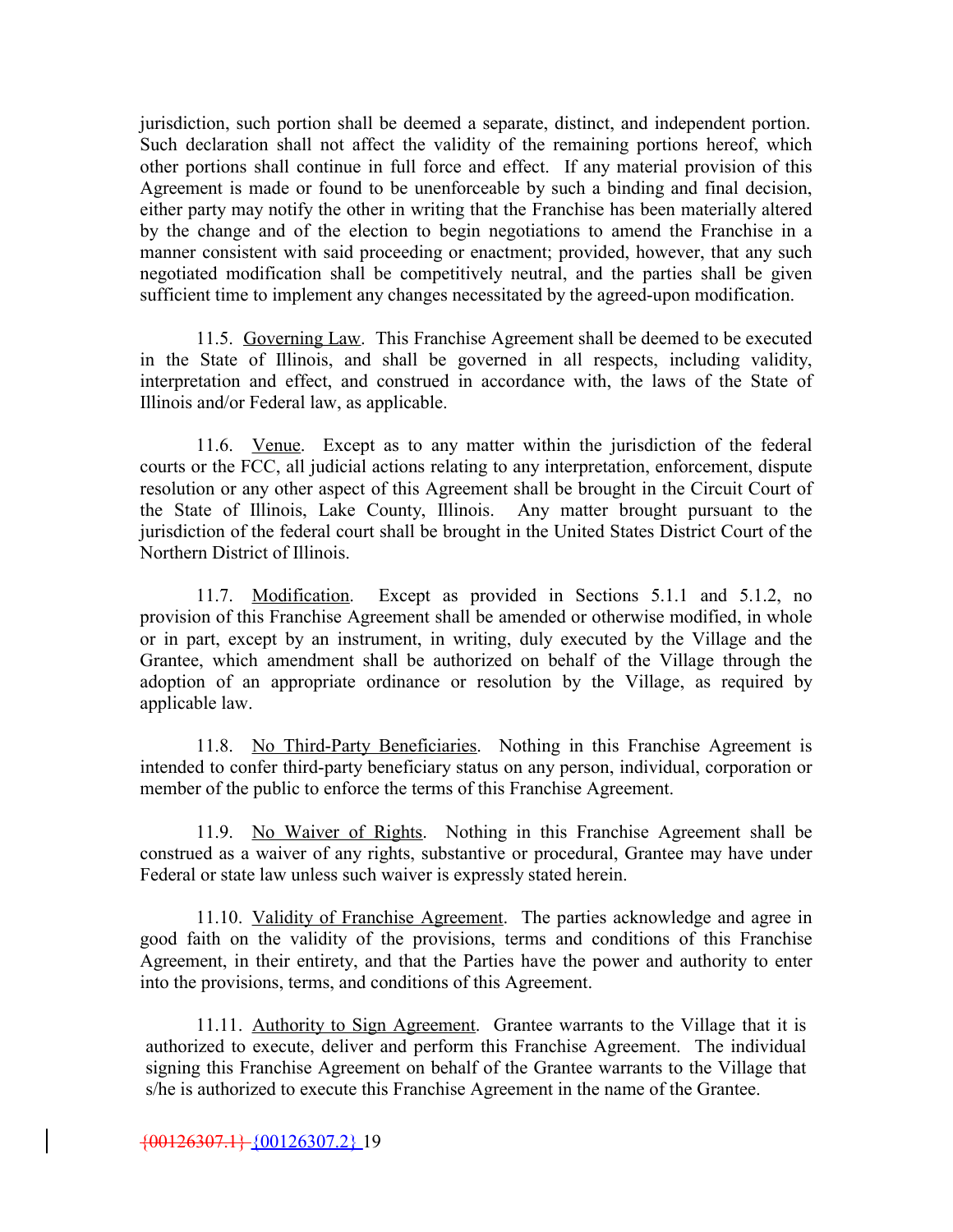IN WITNESS WHEREOF, this Franchise Agreement has been executed by the duly authorized representatives of the parties as set forth below, as of the date set forth below:

| For the Village of Deerfield: | For Comcast of California/Illinois, LLC: |
|-------------------------------|------------------------------------------|
| By: $\qquad \qquad$           | By: $\qquad \qquad$                      |
|                               |                                          |
|                               |                                          |
|                               |                                          |

 $\bigg\}$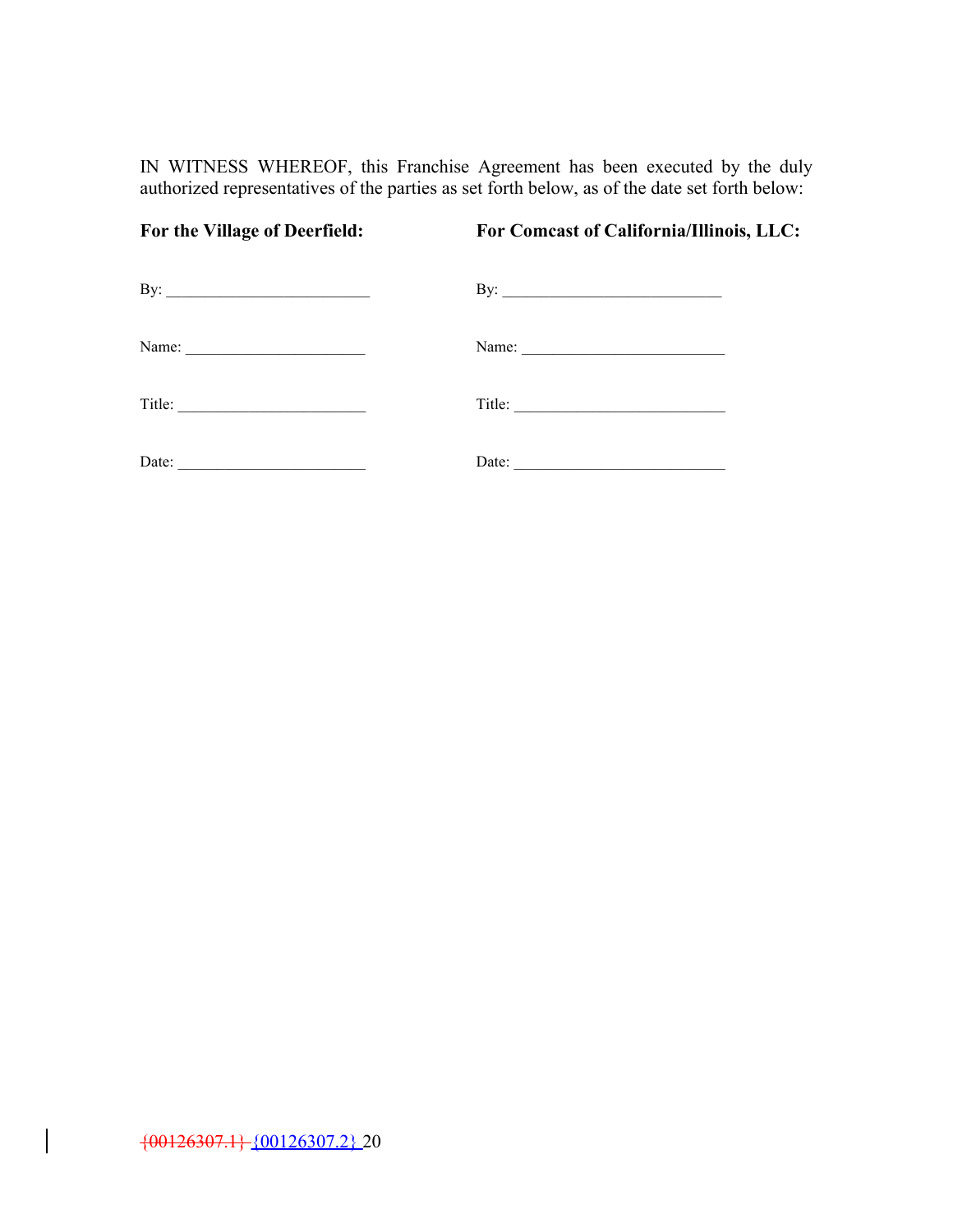Document comparison by Workshare 10.0 on Wednesday, April 27, 2022 5:15:15 PM

| Input:                  |                                                                                         |
|-------------------------|-----------------------------------------------------------------------------------------|
| 11 ID                   | Document file://C:\Users\BLSchuster\AppData\Local\WORLDOX\ZMS\ATCH\<br>001\00126307.doc |
| m                       | Descriptio 00126307                                                                     |
| $2$ ID                  | Document file://C:\Users\BLSchuster\AppData\Local\WORLDOX\ZMS\OPEN\<br>003\00126307.doc |
| <b>Descriptio</b><br>In | 00126307                                                                                |
| Renderin<br>g set       | Standard                                                                                |

| Legend:           |  |  |
|-------------------|--|--|
| <b>Insertion</b>  |  |  |
| Deletion          |  |  |
| Moved from        |  |  |
| <b>Moved</b> to   |  |  |
| Style change      |  |  |
| Format change     |  |  |
| Moved deletion    |  |  |
| Inserted cell     |  |  |
| Deleted cell      |  |  |
| Moved cell        |  |  |
| Split/Merged cell |  |  |
| Padding cell      |  |  |

| <b>Statistics:</b> |       |  |
|--------------------|-------|--|
|                    | Count |  |
| Insertions         | 78    |  |
| <b>Deletions</b>   | 50    |  |
| Moved from         |       |  |
| Moved to           |       |  |
| Style change       |       |  |
| Format changed     |       |  |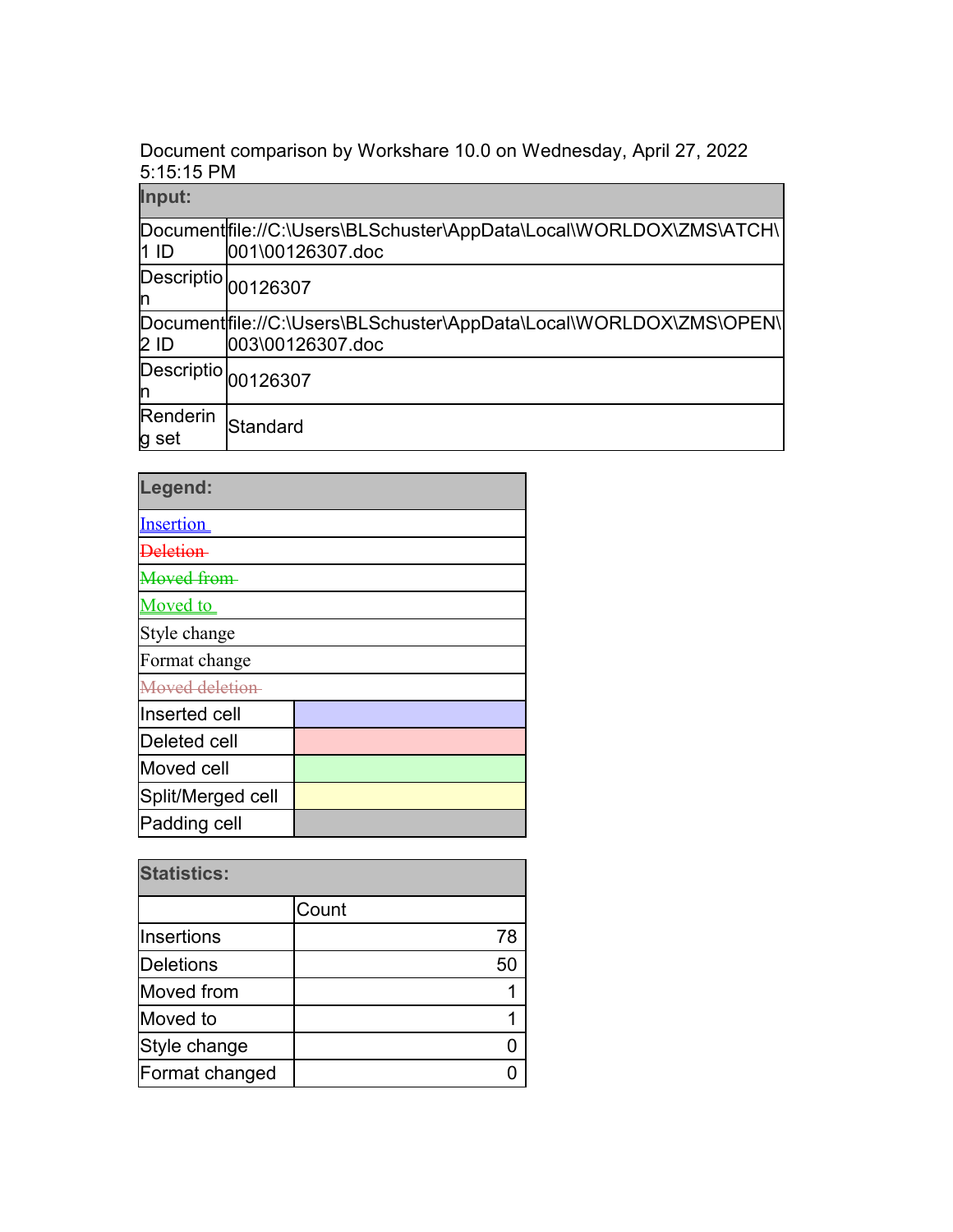| Total changes |  |
|---------------|--|
|---------------|--|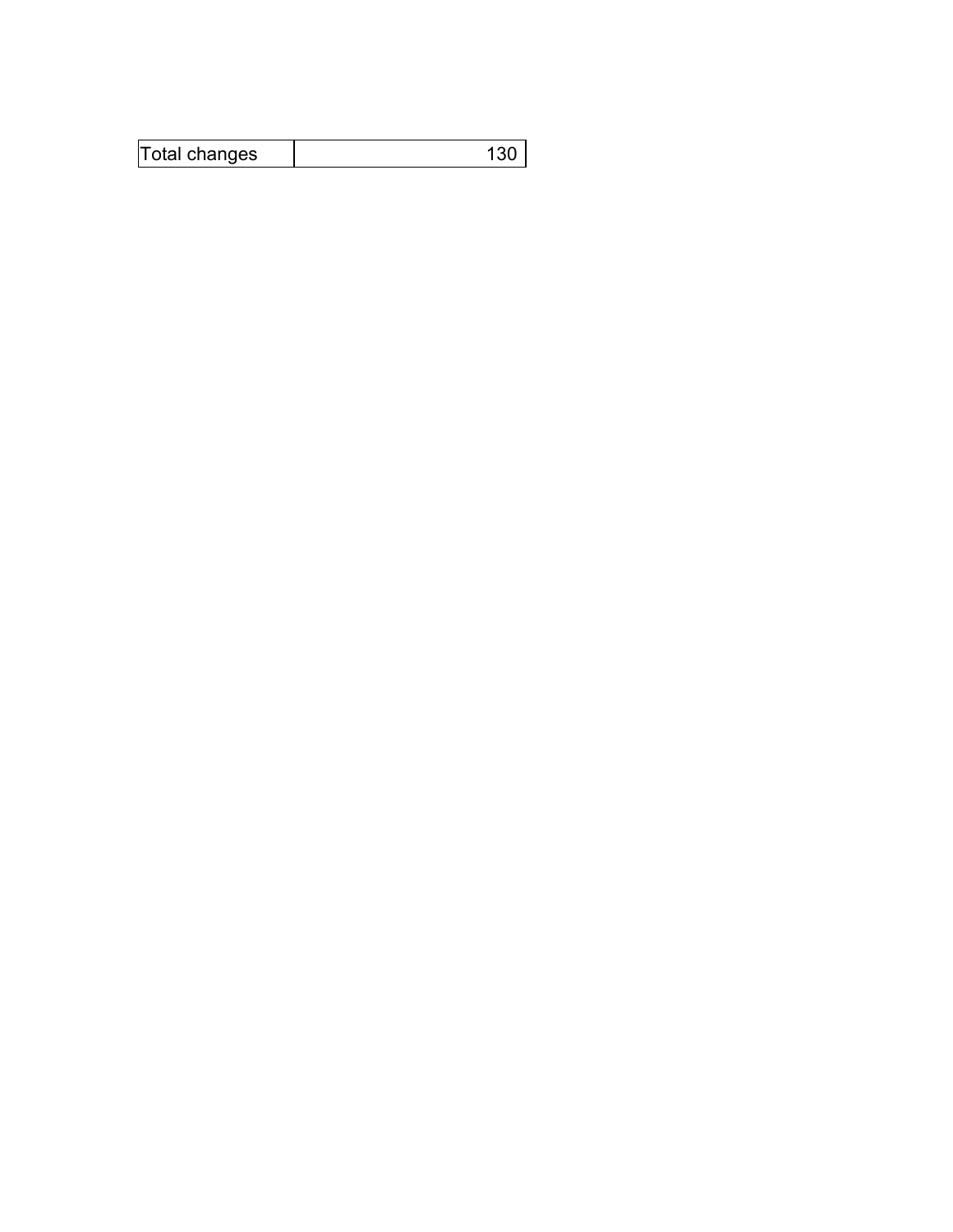

04/20/22

Village of Deerfield Village Manager 850 Waukegan Rd. Deerfield, IL 60015

Dear Village Manager,

I would like to inform you that, on April 15, 2022, ComEd filed with the Illinois Commerce Commission ("ICC") its annual update under the performance-based formula rate authorized by Public Act 97-0616 and Public Act 97-0646 (collectively the "Energy Infrastructure Modernization Act" or "EIMA"). Specifically, ComEd filed proposed cost inputs, revenue requirement reconciliation, and supporting testimony and other information required under EIMA. The current and updated rates and billing units are included in the attachment for your reference.

This filing was made for the purpose of determining, pursuant to Section 16-108.5 of the Illinois Public Utilities Act, proposed charges for delivery services applicable throughout ComEd's service territory in northern Illinois. The rate request, or revenue requirement, covers the actual costs incurred in 2021 plus forecasted plant additions for 2022. ComEd investments and related work reflected by this filing are centered on sustaining record-level reliability performance and increasing the integration of renewable energy into the ComEd system and preparing the grid infrastructure to support the growing demand for electric vehicles.

Through this filing, the proposed charges will take effect beginning with the January 2023 monthly billing period, subject to ICC approval. The proposed delivery service charges include ComEd's costs of delivering electricity through its distribution system and apply to all ComEd customers independent of whether they acquire their power from ComEd or by a third party (i.e., a Retail Electric Supplier). If, as expected, the ICC suspends and investigates this filing, consistent with its process, the ICC will send you an electronic notice of this filing.

If approved, ComEd's distribution rates will increase by about \$2.20 per month for the average residential customer, however, the ICC is reviewing a proposal to advance to customers \$65 million in deferred income tax benefits, which would offset 82 cents of the monthly delivery charge increase. In addition, the capacity charges that customers pay to ensure enough power supply to meet demand when it is highest are expected to decline by 65% this year.

ComEd estimates that residential customer rates next January will likely be lower than current bills, due to the combination of deferred income tax benefit and decreased capacity charges.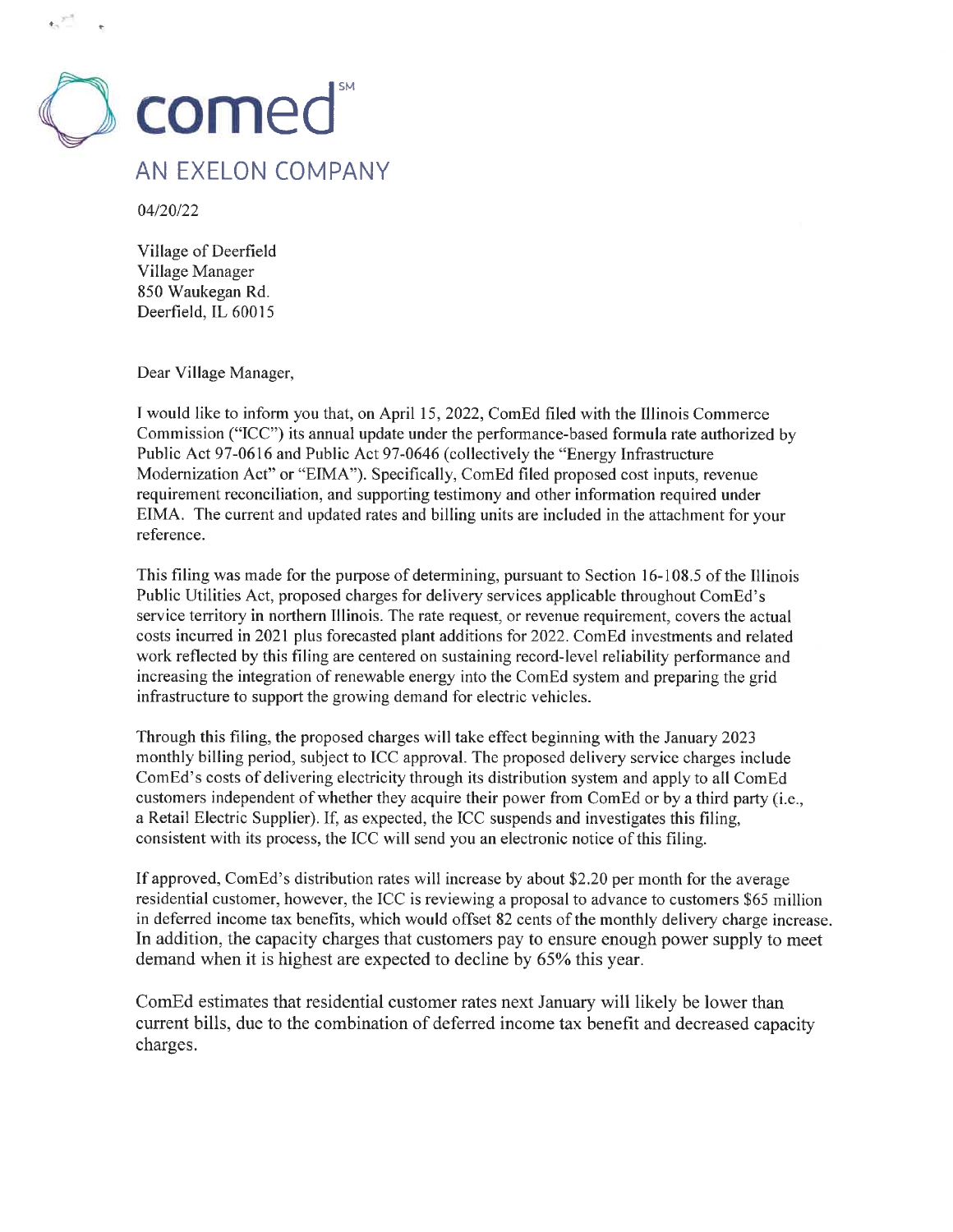If you have any questions or concerns regarding this matter, please contact your ComEd External Affairs Manager.

Sincerely,

 $\frac{1}{2\pi}\frac{d\phi}{d\phi} = \frac{1}{2\pi}$ 

 $4\overline{)}$  $\frac{1}{2}$ 

Michael Fountain Vice President, Governmental Affairs

Attachments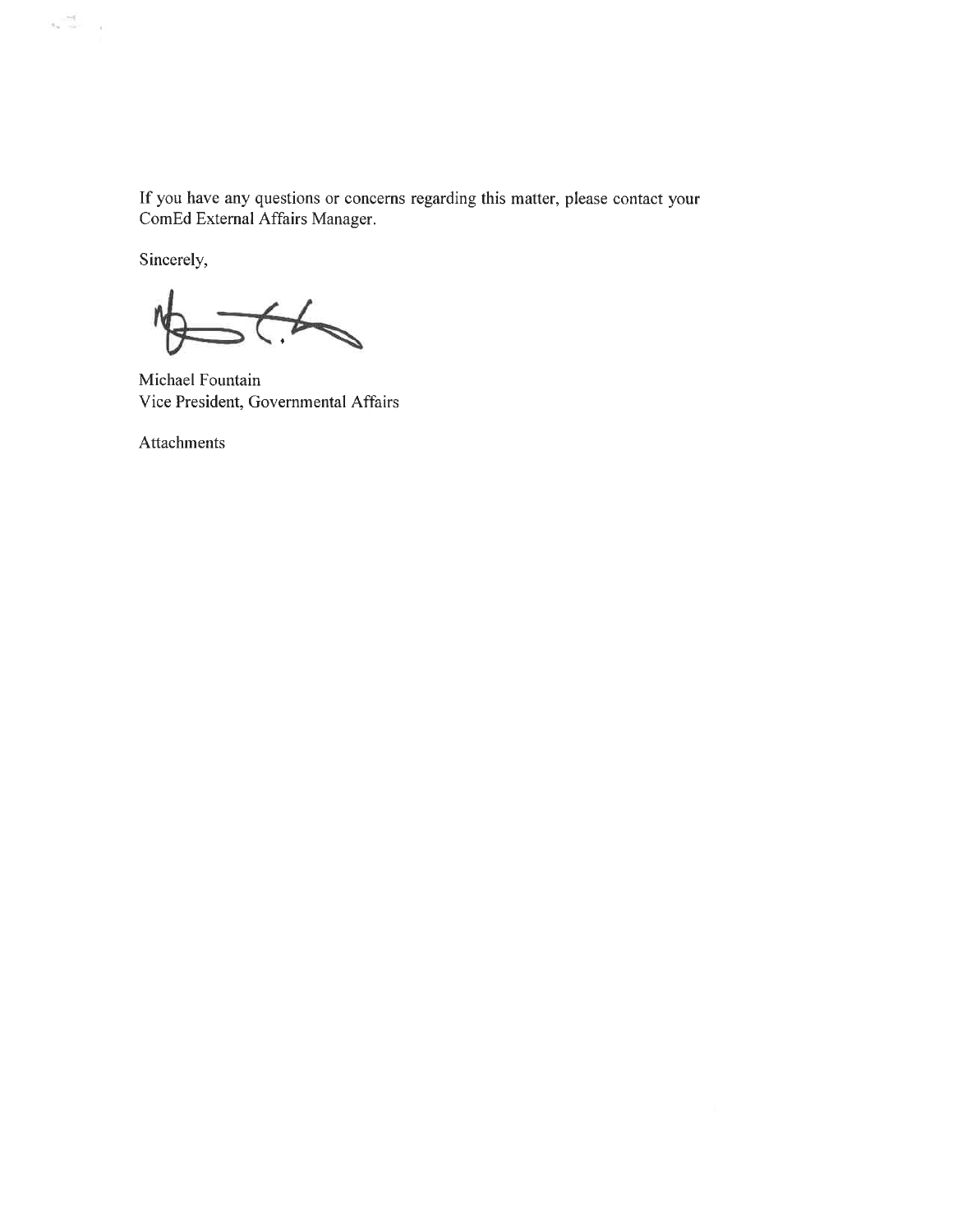Commonwealth Edison Company<br>Comparison of Present and Updated Charges

Notification of Filing<br>Revenue Summary

|                                                                              | \$/kWh                                        | 0.0564          | 0.0212               | 0.0390       | 0.0328          |
|------------------------------------------------------------------------------|-----------------------------------------------|-----------------|----------------------|--------------|-----------------|
| Revenue at Charges Applicable in January 2022 Excluding Add-on Revenue Taxes | Revenue at Charges applicable<br>January 2022 | \$1,524,199,809 | \$1,162,860,730      | \$24,644,461 | \$2,711,705,000 |
|                                                                              | 2021 FRU Billing Units (kWh)                  | 27,036,314,774  | 54,911,395,083       | 631,937,703  | 82,579,647,560  |
|                                                                              |                                               | Residentia      | <b>Jonresidentia</b> | ighting      |                 |

|               | Reve                         | exert Proposed Charges applicable in January 2023 Excluding Add-on Revenue Taxes |          |
|---------------|------------------------------|----------------------------------------------------------------------------------|----------|
|               | 2022 FRU Billing Units (kWh) | Revenue at Proposed Charges<br>Applicable in January 2023                        | $$/$ kWh |
| Residential   | 27,307,585,941               | \$1,628,818,034                                                                  | 0.0596   |
| lonresidentia | 55,861,859,823               | \$1,255,979,793                                                                  | 1.0225   |
| lighting      | 557,207,839                  | \$25,662,173                                                                     | 0.0461   |
|               | 83,726,653,603               | \$2,910,460,000                                                                  | 0.0348   |

Total

Difference in Revenue<br>Percent Change in Revenue

\$198,755,000<br>7.3%

**April 2022** 

Page 1 of 7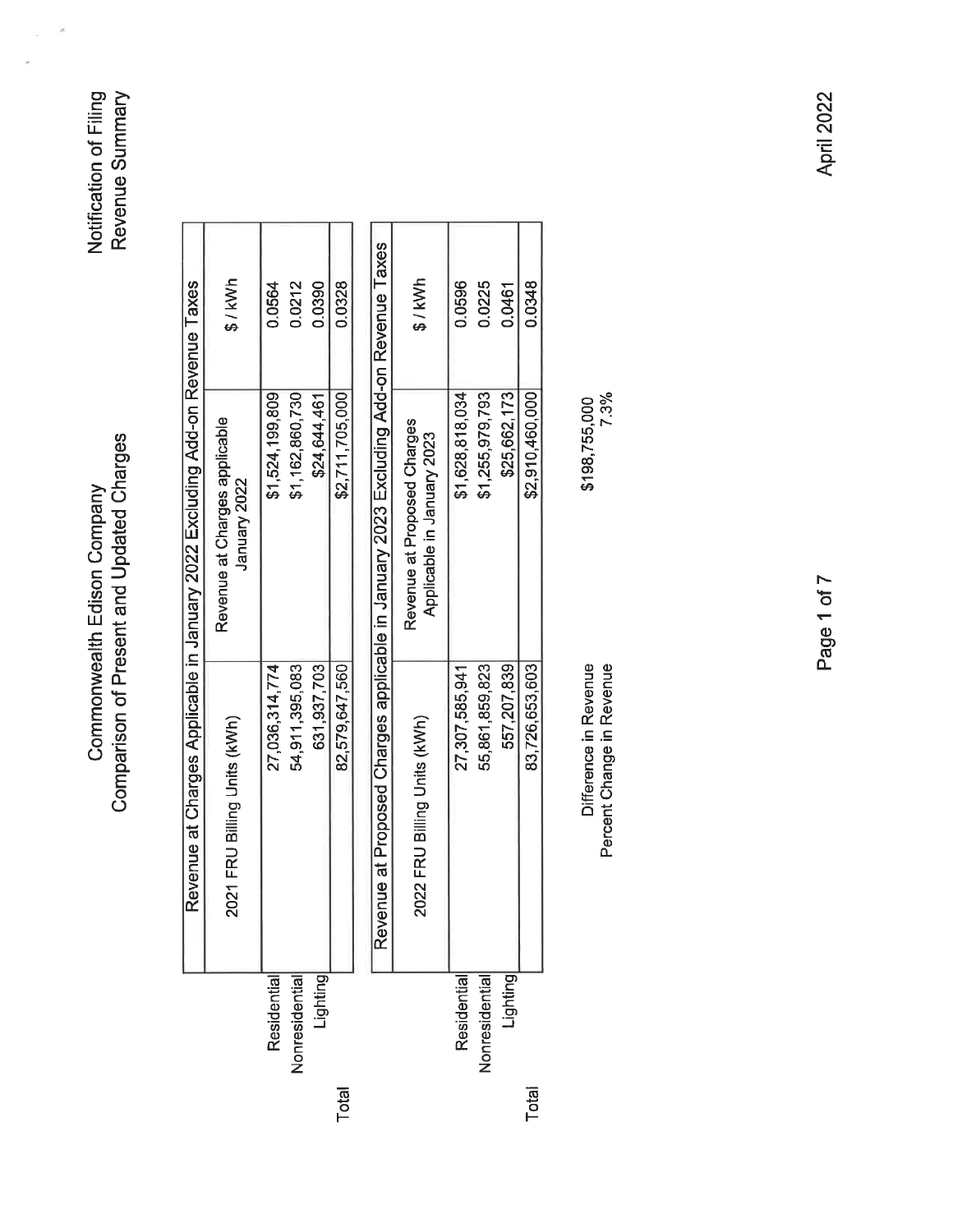Commonwealth Edison Company<br>Comparison of Present and Updated Charges

Nonrealdential Delivery Service

\$1,189,282 \$24,665,639 \$21,440,220 Increase/(Decrease)<br>Revenue  $=$  (6) - (b)  $= (G) \hat{r}$  (H)<br>=  $( G ) \hat{r}$  (Wh in  $( B2 )$ \$0,0616 50,0256 \$0.0344 **SAKWh**  $\begin{array}{l} 839,548,349\\ 821,449,562\\ 5296,395,780\\ 8225,416\\ 8225,416\\ 814,201,373\\ 814,201,373\\ 81372,425,347 \end{array}$  $\begin{array}{l} 83.665,753 \\ 82.076,558 \\ 8221,534,653 \\ 821,534,653 \\ 831,184 \\ 851,184 \\ 851,184 \\ 812,396,410 \\ 812,396,410 \\ 812,396,410 \\ 8342,110,567 \end{array}$ Revenue at Proposed<br>Charges applicable br<br>January 2023 \$12,418,242<br>\$2,534,335<br>\$8,106,014<br>\$500,890<br>\$23,559,481  $=(B2)^*(F)$ 318.77<br>31.71<br>31.81<br>31.81<br>31.00131<br>32.00131 Delivery Service Unit<br>Charges Proposed In<br>2023 FRU Filling (1)  $\begin{array}{r} $11.76 \ $2.40 \ $2.02120 \ $6.02120 \ $6.00131 \ } \end{array}$  $\begin{array}{r} 11.80 \\ 13.70 \\ 15.70 \\ 15.70 \\ 15.75 \\ 15.75 \\ 15.75 \\ 15.75 \\ 15.75 \\ 15.75 \\ 15.75 \\ 16.75 \\ 17.75 \\ 18.75 \\ 19.75 \\ 19.75 \\ 10.75 \\ 11.75 \\ 13.75 \\ 14.75 \\ 15.75 \\ 16.75 \\ 17.75 \\ 18.75 \\ 19.75 \\ 19.75 \\ 10.75 \\ 13.75 \\ 14.75 \\ 15.75 \\ 16$  $\overline{\mathbb{E}}$  $\begin{bmatrix} 185,420 \\ 185,420 \\ 24,697,308 \\ 467,308 \\ 324,737 \\ 324,737 \\ 324,737 \\ 324,737 \\ 9,462,808,595 \end{bmatrix}$ 2022 FRU Filing  $\begin{bmatrix} 1,055,973 \\ 1,055,973 \\ 362,353,156 \\ 362,353,156 \end{bmatrix}$  $\begin{array}{r} 3,351,555 \\ 3,351,555 \\ 3,351,555 \\ 3,4,137,446 \\ 59,351 \\ 17,303 \\ 10,940,743,120 \end{array}$  $\boxed{62}$ 2022 FRU Filing<br>Avg. Number of<br>Customers **Z77,327**  $15,343$  $\frac{1}{277}$  $\mathbf{R}$  $\begin{tabular}{|c|c|} \hline & (E) & \\ \hline \multicolumn{3}{|c|}{\multicolumn{3}{|c|}{\multicolumn{3}{|c|}{\multicolumn{3}{|c|}{\multicolumn{3}{|c|}{\multicolumn{3}{|c|}{\multicolumn{3}{|c|}{\multicolumn{3}{|c|}{\multicolumn{3}{|c|}{\multicolumn{3}{|c|}{\multicolumn{3}{|c|}{\multicolumn{3}{|c|}{\multicolumn{3}{|c|}{\multicolumn{3}{|c|}{\multicolumn{3}{|c|}{\multicolumn{3}{|c|}{\multicolumn{3}{|c|}{\multicolumn{3}{|c$ \$0.0242 \$0.0580 \$0.0330 **SJKWh**  $\begin{bmatrix} 111, 539, 671 \\ 82, 507, 258 \\ 47, 945, 233 \\ 547, 813, 339 \\ 5478, 039 \\ 5478, 039 \end{bmatrix}$ 535, 1987, 1997, 1997, 1997, 1997, 1997, 1998, 1998, 1998, 1998, 1998, 1998, 1998, 1998, 1998, 1998, 1998, 199<br>1998, 1998, 1998, 1998, 1998, 1998, 1998, 1998, 1998, 1998, 1998, 1998, 1998, 1998, 1998, 1998, 1998, 1998, 1<br>1 \$4,091,810<br>\$1,864,282<br>\$2,111,13,352<br>\$2,194,135<br>\$2,1730<br>\$3,080,377<br>\$2,0,870,377 Revenue at Charges<br>applicable in January<br>2022  $=$   $\frac{1}{2}$   $\frac{1}{2}$   $\frac{1}{2}$   $\frac{1}{2}$   $\frac{1}{2}$   $\frac{1}{2}$   $\frac{1}{2}$   $\frac{1}{2}$   $\frac{1}{2}$   $\frac{1}{2}$   $\frac{1}{2}$   $\frac{1}{2}$   $\frac{1}{2}$   $\frac{1}{2}$   $\frac{1}{2}$   $\frac{1}{2}$   $\frac{1}{2}$   $\frac{1}{2}$   $\frac{1}{2}$   $\frac{1}{2}$   $\frac{1}{2}$   $\frac{1}{2$ Daiwary Sarvice Unit<br>Charges Applicable<br>January 2022 (1) **21.29**<br>**82.79**<br>**83.89.82**<br>**83.82.82**<br>**83.82.82**  $\begin{array}{r} 811,00 \\ 82.39 \\ 50.02036 \\ 50.00124 \end{array}$ \$11.99<br>\$6.71<br>\$6.28<br>\$8.88.28<br>\$8.88.28 β  $[192,194] \begin{tabular}{r} \bf 192,194 \\ \bf 192,194 \\ \bf 20,942,867 \\ \bf 478,025 \\ \bf 300,592 \\ \bf 300,592 \\ \bf 9,136,245,500 \\ \end{tabular}$ 2021 FRU Filing Avg. 2021 FRU Filing Billing<br>Number of Customers  $\begin{array}{r} 3, 314, 713 \\ 3, 314, 713 \\ 3, 314, 713 \\ 33, 324, 427 \\ 54, 276 \\ 54, 276 \\ 19, 344 \\ 19, 347 \\ 10, 554, 085, 410 \end{array}$ 1,049,061<br>1,049,061<br>385,515,137<br>385,515,137 E 86,918 274,633 15,924 ŝ MEDIUM LOAD (Over 100 KW 3 400 KW)<br>Statistical Methods of the Charge Charge (KW)<br>Secondary Voltage Distribution Finalis as Charge (KW)<br>Persondary Voltage Distribution Finalis as Charge (KW)<br>Internal Voltage Transformed Cha SMALL LOAD (\$100 MM)<br>Standard Mellering Service Charge Garden (%W)<br>Standard Mellering Service Charge Garden (%W)<br>Petronary Voluage Distribution Fissible Charge (%W)<br>Primary Voluage Transformer Charge (%W)<br>Trade Secondary C WATT-HOUR<br>Standard Mexicing Service Charge<br>Standard Mexicing Service Charge<br>Distributor Facilities Charge (Wh)<br>Total Electricity Distribution Tax Charge (Wh)

Notification of Filing<br>Nonresidential Charges

×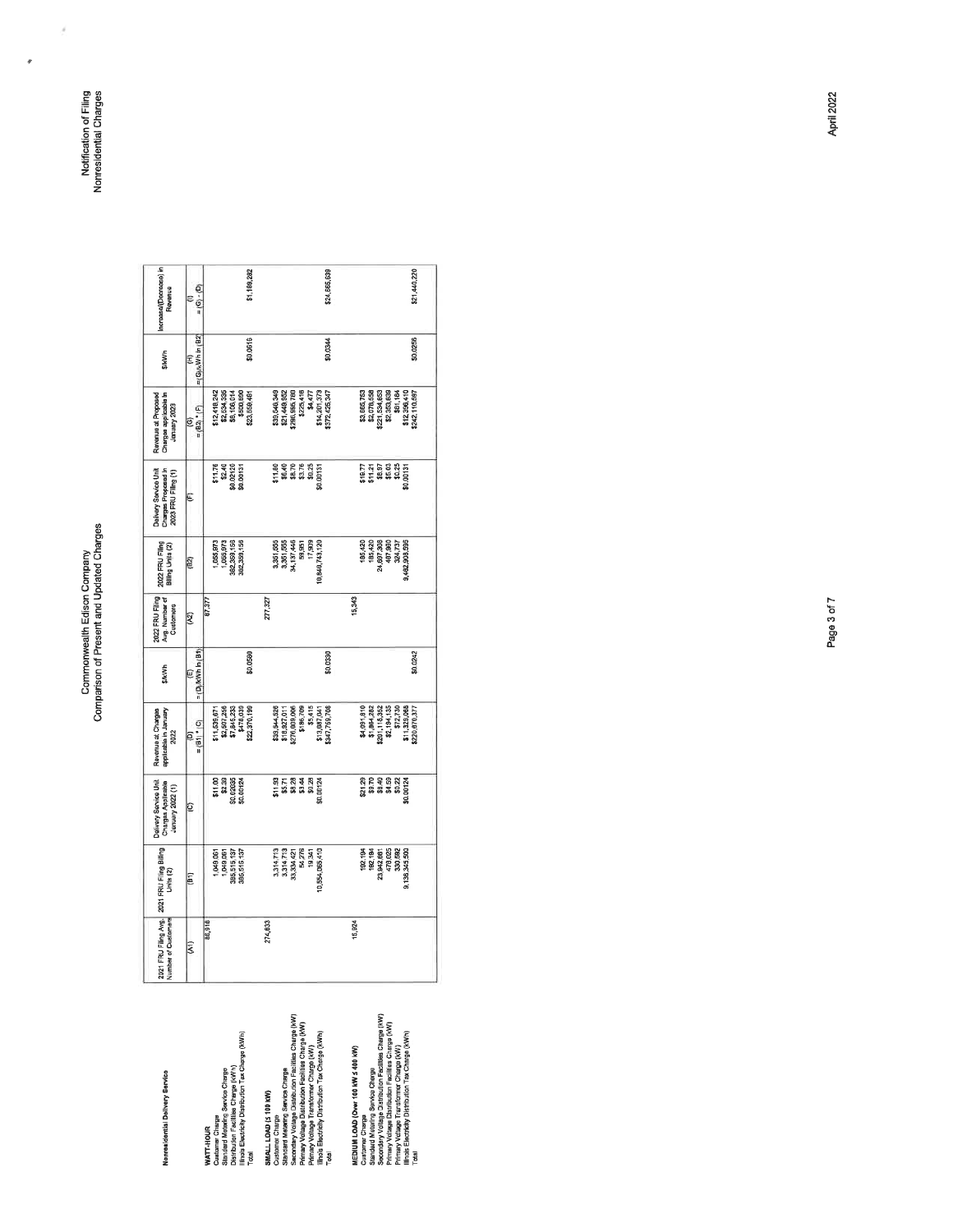# Commonwealth Edison Company<br>Comparison of Present and Updated Charges

Notification of Filing<br>Nonresidential Charges

ý.

| Nonrasidential Delivery Service                             | Filing Avg.<br>Number of Customers<br>2021 FRU | 2021 FRU Filing Billing<br>Units (2) | Delivery Service Unit<br>Charges Applicable | applicable in January<br>Revenue at Charges | SAWIN                   | 2022 FRU Filing<br>Avg. Number of | 2022 FRU Filing<br>Billing Units (2) | Delivery Service Unit<br>Charges Proposed in | Revenue at Proposed<br>Charges applicable in | <b>SAKWIN</b>            | Increase/(Decrease) in<br>Revenue |
|-------------------------------------------------------------|------------------------------------------------|--------------------------------------|---------------------------------------------|---------------------------------------------|-------------------------|-----------------------------------|--------------------------------------|----------------------------------------------|----------------------------------------------|--------------------------|-----------------------------------|
|                                                             |                                                |                                      | January 2022 (1)                            | 2022                                        |                         | Customers                         |                                      | 2023 FRU Filing (1)                          | January 2023                                 |                          |                                   |
|                                                             | (A1)                                           | $\overline{61}$                      | Θ                                           | $= (B1)$ $(CD)$<br>ε                        | $=$ (D)/kWh in (B1<br>画 | ହି                                | $\left( 82\right)$                   | €                                            | B2) * (F)<br>ම<br>ü                          | $=$ (G) kWh in $B2$<br>£ | $(6) \cdot (D)$<br>€              |
| EXTRA LARGE LOAD (Over 10,000 KW)                           | 4                                              |                                      |                                             |                                             |                         | R                                 |                                      |                                              |                                              |                          |                                   |
| Customer Charge                                             |                                                |                                      | \$1,481.24                                  | \$782,095                                   |                         |                                   | 56                                   | \$1,753.08                                   | <b>POP</b> , 667\$                           |                          |                                   |
| Standard Melering Service Charge                            |                                                | 528<br>528                           | \$29.10                                     | \$15,385                                    |                         |                                   | 456                                  | \$32.79                                      | \$14,952                                     |                          |                                   |
| Secondary Voltage Distribution Facilities Charge (kW)       |                                                | 2,284,000                            |                                             | 118,774,480                                 |                         |                                   | 2,187,945                            | \$8.91                                       | \$19,494,590                                 |                          |                                   |
| Primary Voltage Distribution Facilities Charge (kW)         |                                                | 4,407,254                            | \$8.22<br>\$7.17                            | \$31,600,011                                |                         |                                   | 4,269,651                            | \$8.29                                       | \$35,395,407                                 |                          |                                   |
| Primary Voltage Transformer Charge (KW)                     |                                                | 1,734,761                            | \$0.36                                      | \$624,514                                   |                         |                                   | 1,486,688                            | \$0.40                                       | \$594,675                                    |                          |                                   |
| Illinois Electricity Distribution Tax Charge (KWh)          |                                                | 3,770,361,543                        | \$0,00124                                   | \$4,675,248                                 |                         |                                   | 3,655,585,251                        | 60.0013                                      | \$4,788,817                                  |                          |                                   |
|                                                             |                                                |                                      |                                             | 56,471,713                                  | \$0,0150                |                                   |                                      |                                              | 61,087,845                                   | \$0,0167                 | P4,616,132                        |
| HIGH VOLTAGE                                                | 9                                              |                                      |                                             |                                             |                         | डू                                |                                      |                                              |                                              |                          |                                   |
| Customer Charge                                             |                                                | 1,067                                | \$517.93                                    | \$552,631                                   |                         |                                   |                                      | 6563.57                                      | 631,198                                      |                          |                                   |
| Standard Melering Service Charge                            |                                                | 1,067                                | \$28.69                                     |                                             |                         |                                   | 1월<br>1월<br>5                        | \$29.93                                      | \$33,522                                     |                          |                                   |
| Secondary Voltage Distribution Facilities Charge (KW)       |                                                | 50,173                               | \$4.10                                      | \$30,612<br>\$205,709                       |                         |                                   |                                      | \$7.39                                       | \$236,288                                    |                          |                                   |
| Primary Voltage Distribution Facilities Charge (KW)         |                                                | 480,965                              | \$9.10                                      |                                             |                         |                                   | 382,394                              | \$8.34                                       | 13,189,166                                   |                          |                                   |
| High Vollage Distribution Facilities Charge 5 10 MW (KW)    |                                                | 610,981                              | \$0.28                                      | 84,376,782<br>\$171,075                     |                         |                                   | 567,770                              | \$0.34                                       | \$193,042<br>\$2,120,165                     |                          |                                   |
| High Voltage Distribution Facilities Charge Over 10 MW (KW) |                                                | 8,897,441                            | \$0.15                                      | \$1,334,616                                 |                         |                                   | 218,108                              | \$0.23                                       |                                              |                          |                                   |
| Primary Vollage Transformer Charge (KW)                     |                                                | 183,849                              | \$0.38                                      | \$69,863                                    |                         |                                   | 43,451                               | \$0.55                                       | \$23,898                                     |                          |                                   |
| High Voltage Transformer Charge ≤ 10 MW (KW                 |                                                | 459,268                              | 52.91                                       | \$1,336,470                                 |                         |                                   | 388,649                              | 57                                           | \$1,387,477                                  |                          |                                   |
| High Vollage Transformer Charge Over 10 MW (KW)             |                                                | 6,587,718                            | \$1.48                                      | \$9,749,823                                 |                         |                                   | 6,796,033                            | \$1.83                                       | \$12,436,740                                 |                          |                                   |
| Illinois Electricity Distribution Tax Charge (kWh,          |                                                | 6.097,427,083                        | \$0.00124                                   | \$7,560,810                                 |                         |                                   | 6,272,013,388                        | \$0,00131                                    | \$8,216,338                                  |                          |                                   |
|                                                             |                                                |                                      |                                             | 125,388,391                                 | \$0.0042                |                                   |                                      |                                              | 128,467,834                                  | \$0.0045                 | \$3,079,443                       |
| <b>RAILROAD</b>                                             | $\sim$                                         |                                      |                                             |                                             |                         | $\sim$                            |                                      |                                              |                                              |                          |                                   |
| Customer Charge                                             |                                                |                                      | \$5,168.94                                  | \$124,055                                   |                         |                                   |                                      | \$5,098.37                                   | \$122,313                                    |                          |                                   |
| Standard Metering Service Charge                            |                                                | 24                                   | \$22.92                                     | \$550                                       |                         |                                   | నే నే                                | \$27,00                                      | \$646                                        |                          |                                   |
| Distribution Facilities Charge (KW)                         |                                                | 1,067,587                            | \$3.56                                      | \$3,800,810                                 |                         |                                   | 1,093,109                            | \$4.65                                       | \$5,082,957                                  |                          |                                   |
| Binois Electricity Distribution Tax Charge (kWh)            |                                                | 420,531,073                          | \$0,00124                                   | \$521,459<br>\$4,446,674                    | \$0,0106                |                                   | 436,779,472                          | \$0,0013                                     | \$572,181<br>65,778,099                      | \$0.0132                 | \$1,331,425                       |
|                                                             |                                                |                                      |                                             |                                             |                         |                                   |                                      |                                              |                                              |                          |                                   |
| <b>Total Nonresidential</b>                                 | Total kWh                                      | 54,911,395,083                       |                                             | \$1,162,860,730                             | \$0.0212                |                                   | Tolal kWh 55 861 859 823             |                                              | \$1,255,979,793                              | \$0.0225                 | \$93,119,063                      |

**Total Nonrasidential** 

Ndas: (1) intremental Uncollectible cests are not included in the above table.<br>(2) Billing Units include an adjustment to the number for its file for cestomer growth for weithour, small tead, medium load and fact of the y

Page 5 of 7